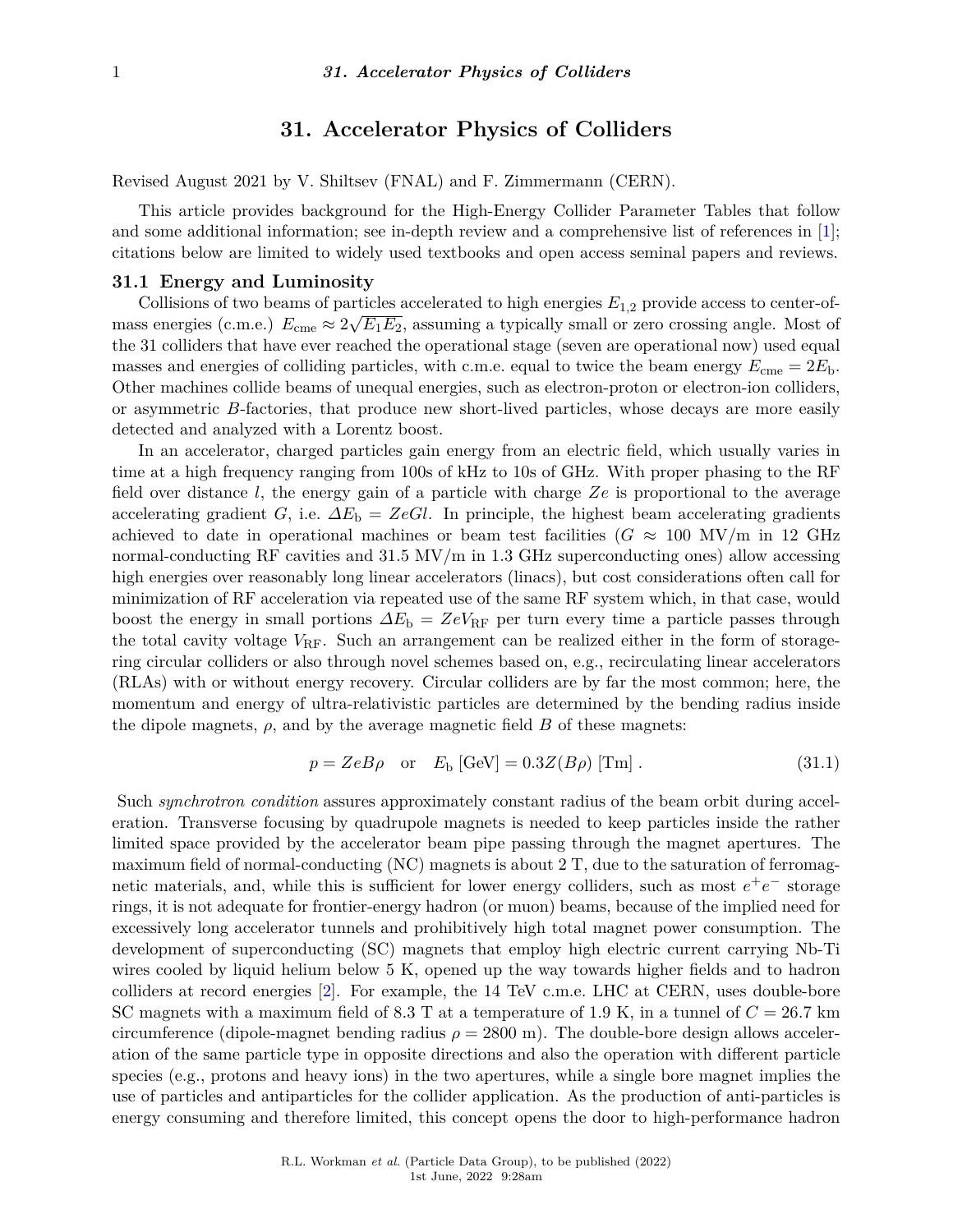colliders.

The exploration of rare nuclear and high energy particle physics phenomena requires not only an appropriately high energy, but also a sufficiently large number of detectable reactions. The number of events of interest *Nexp* is given by the product of the cross section of the reaction under study,  $\sigma_{\exp}$ , and the time integral over the instantaneous *luminosity*,  $\mathcal{L}$ :

$$
N_{\exp} = \sigma_{\exp} \cdot \int \mathcal{L}(t)dt.
$$
 (31.2)

In the Tables, luminosity is stated in the units of  $cm^{-2}s^{-1}$ . The integral on the right is referred to as integrated luminosity  $\mathcal{L}_{int}$ , and, reflecting the smallness of typical particle-interaction crosssections is often reported in units of inverse femto- or attobarn, e.g., 1 ab<sup>-1</sup>=10<sup>42</sup> cm<sup>2</sup>. Colliders usually employ bunched beams of particles with approximately Gaussian distributions, and for two bunches containing  $N_1$  and  $N_2$  particles colliding head-on with frequency  $f_{\text{coll}}$ , a basic expression for the luminosity is

$$
\mathcal{L} = f_{\text{coll}} \frac{N_1 N_2}{4 \pi \sigma_x^* \sigma_y^*} \mathcal{F}
$$
\n(31.3)

where  $\sigma_x^*$  and  $\sigma_y^*$  characterize the rms transverse beam sizes in the horizontal and vertical directions at the interaction point, and  $\mathcal F$  is a factor of order 1, that takes into account inefficient geometric overlapping of the beams due to a crossing angle and finite bunch length, and dynamic effects, such as the mutual focusing of the two beam during the collision (see below). Having  $n<sub>b</sub>$  bunches per beam increases the frequency of collisions  $f_{\text{coll}} = n_{\text{b}} f_0$  where  $f_0$  is either the revolution frequency of a circular collider or the repetition rate of a linear one. To achieve a high luminosity, one, therefore, has to maximize the population and number of bunches, either producing these narrowly or focusing them tightly, and colliding them at high frequencies at dedicated locations, where products of their reactions can be registered by particle detectors.

Subsequent sections in this report briefly expand on the beam dynamics behind collider design, comment on the realization of collider performance in a selection of today's facilities, and end with some remarks on future possibilities.

#### **31.2 Beam Dynamics**

Given the enormous and highly concentrated power carried by modern high energy particle beams, the main concern of beam dynamics in colliders is stability of motion of i) individual particles in accelerators, ii) single high-intensity beams of many particles moving together, and iii) colliding beams [\[3–](#page-17-2)[5\]](#page-17-3).

### **31.2.1** *Single Particle Dynamics*

While a reference particle at the nominal energy proceeds along the design trajectory (reference orbit) mostly determined by transverse magnetic dipole fields, other particles in the bunch are kept close by through the focusing effect of quadrupole fields. Assume that the reference particle carries a right-handed Cartesian coordinate system, with the co-moving *z*-coordinate pointed in the direction of motion along the reference trajectory,  $z = s - vt$  (with *v* the reference particle velocity, and *t* time). The independent variable is the distance *s* of the reference particle along this trajectory, rather than time *t*, and for simplicity this reference path is taken to be planar. The transverse coordinates are *x* (horizontal) and *y* (vertical), where  $\{x, z\}$  defines the plane of the reference trajectory.

Several time scales are involved, and this is reflected in the approximations used in formulating the equations of motion. All of today's high-energy colliders are alternating gradient synchrotrons or, respectively, storage rings and the shortest time scale is set by so-called *betatron oscillations*. The linearized equations of motion of a particle displaced from the reference trajectory are: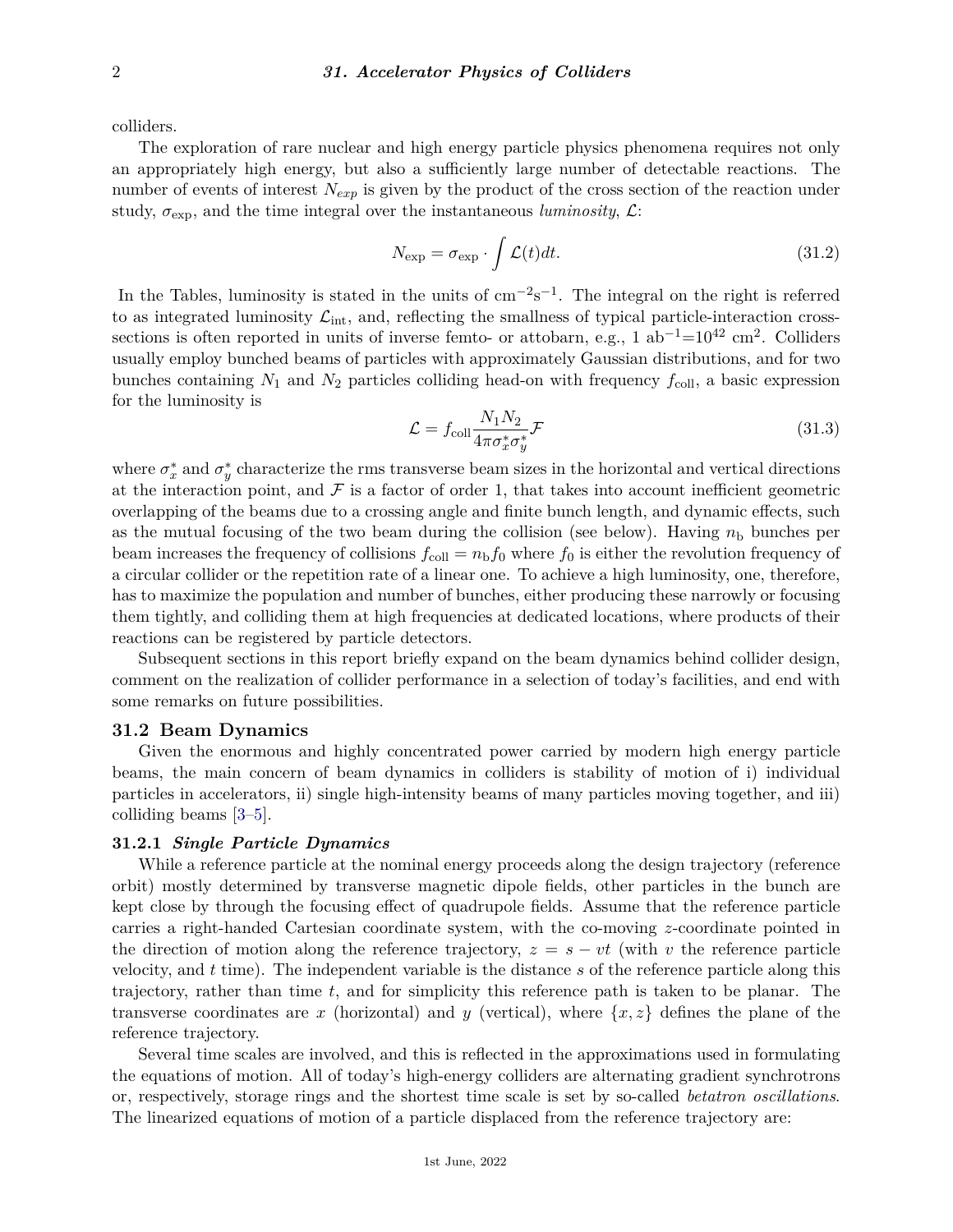$$
x'' + K_x(s)x = 0, y'' + K_y(s)y = 0, z' = -x/\rho(s),
$$
  
with  $K_x \equiv \frac{Ze}{p} \frac{\partial B_y}{\partial x} + \frac{1}{\rho^2}$  and  $K_y \equiv -\frac{Ze}{p} \frac{\partial B_y}{\partial x}$  (31.4)

where  $\rho = p/ZeB_y$  is the radius of curvature due to the field on the reference orbit. The prime denotes  $d/ds$  and the Maxwell equation in vacuum  $\nabla \times \mathbf{B} = \mathbf{0}$  helps to eliminate  $B_x(s)$  using the relation  $\partial B_x/\partial y = \partial B_y/\partial x$ . In this linear approximation, the vertical magnetic field  $B_y(s)$  in the  $(x, z)$ -plane contains only dipole and quadrupole terms, which are treated as static in time, but *s*-dependent.

The solutions of the Hill's equations (31.4) for *x* and *y* with a restoring force periodic in *s* are those of quasi-harmonic oscillators:

$$
x(s) = \sqrt{2J_x\beta_x} \cos\psi_x , \quad x'(s) = -\sqrt{\frac{2J_x}{\beta_x}} \left[ \alpha_x \cos\psi_x + \sin\psi_x \right] , \tag{31.5}
$$

where the *action*  $J_x$  is a constant of integration,  $\alpha_x = \alpha_x(s) \equiv -(1/2)d\beta_x(s)/ds$ , and the envelope of oscillations is modulated by the *beta-function*  $\beta_x(s)$ . A solution of the same form describes the motion in *y*. The betatron oscillation phase advances according to  $d\psi_x/ds = 1/\beta_x$ ; that is,  $2\pi\beta_x$ also plays the role of a local wavelength of oscillations along the orbit. An extremely important parameter for circular machines is the *tune*, *Qx*, which is the number of such oscillations per turn about the closed path:

$$
Q_x = \frac{1}{2\pi} \oint d\psi_x = \frac{1}{2\pi} \oint \frac{ds}{\beta_x(s)}.
$$
\n(31.6)

While the integer part of the tune  $[Q_{x,y}]$  generally characterizes the extent of the focusing lattice, it is the fractional part of the tune  ${Q_{x,y}}$  that needs to be well defined and controlled by the machine operators in order to stay away from potentially detrimental resonances, which may occur under conditions of  $kQ_x + lQ_y = m$ , where k, l, and m are integers. For example, for the LHC a combination of horizontal and vertical tunes — also called the *working point* — equal to  $(Q_x, Q_y)$ =(64.31, 59.32) has been selected, such that resonances up to the order of  $|k| + |l| = 10$  or 12 are avoided. These resonances are driven by high order multipole components of the fields in the magnets, or by self-fields of the beam, or by the electromagnetic fields of the opposite bunch. Normally, the nonlinear components are very weak compared to linear ones, nevertheless, when the nonlinear resonance condition is encountered, the amplitudes of particle oscillations could grow over the beam lifetime, resulting in the escape of the particles to the machine aperture, in the increase of the average beam size, or in both; either of these is highly undesirable phenomena. Careful analysis of nonlinear beam dynamics is instrumental in determining and optimizing the *dynamic aperture*, which is defined as the maximum amplitude of a bounded particle motion.

Neglecting for now all nonlinear effects and usually small *x* − *y* coupling, and considering only the linear dynamics, the beta-function is well defined and satisfies the following equation:

$$
2\beta_x \beta_x'' - \beta_x'^2 + 4\beta_x^2 K_x = 4. \tag{31.7}
$$

In a region free of magnetic fields, such as in the neighborhood of a collider interaction point (IP), usually occupied by particle detectors, a symmetric solution of Eq. (31.7) is a parabola:

$$
\beta_x(s) = \beta_x^* + \frac{s^2}{\beta_x^*},\tag{31.8}
$$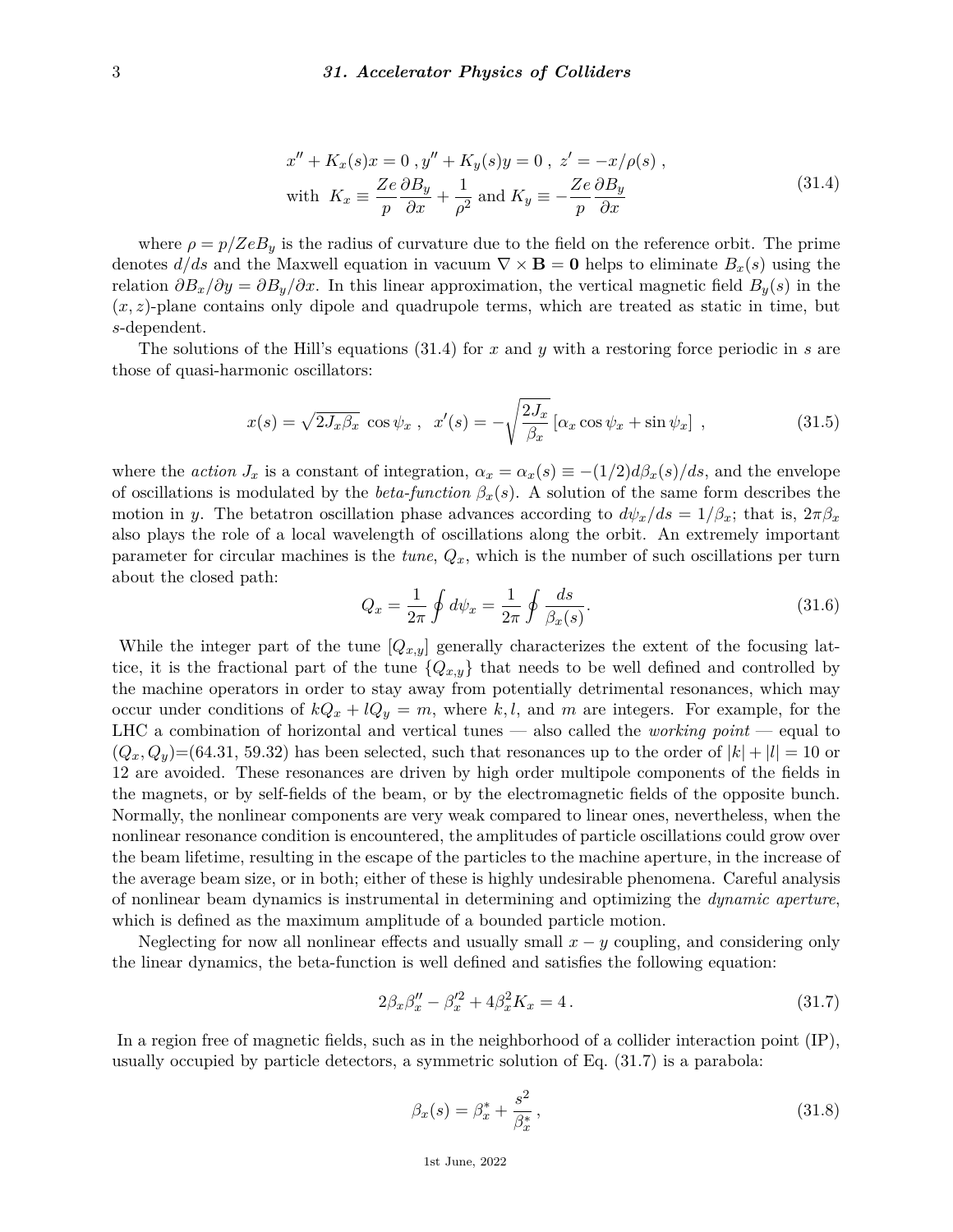#### 4 *31. Accelerator Physics of Colliders*

where, in this case, *s* denotes the longitudinal distance from the IP. The location of the beam waist usually coincides with the IP and corresponds to the minimum value of the beta-function  $\beta_x^*$ ; the asterisk is used to indicate IP parameters.

Note that individual quadrupole magnet focuses particles in one plane and defocuses in another, see Eq.(31.4), and a standard way to provide focusing in both planes is to employ an alternating gradient periodic focusing lattice, consisting of a sequence of equally-spaced quadrupoles with a magnetic field gradient equal in magnitude, but alternating in sign ("focusing quadrupole - drift space - defocusing quadrupole - drift space" – known as a *FODO cell*), Eq. (31.7) has stable periodic solutions  $\beta_x(s)$ ,  $\beta_y(s)$  in both planes provided that the focal length of the quadrupoles is longer than half the focusing-lens spacing *L*, i.e.,  $f = p/(eB_2l) > L/2$  (where *l* is the length of a quadrupole magnet, here assumed to be short  $l \ll L$ , and  $B_2 \equiv \partial B_u/\partial x$  the quadrupoles' field gradient). In that case, the beta-functions have maxima at the focusing quadrupoles and minima gradient). In that case, the beta-runctions have maxima at the locusing quadrupoles and minima<br>at the defocusing ones, equal to, for example,  $\beta_{\text{max,min}} = (2 \pm \sqrt{2})L$  in the case of  $f = L/\sqrt{2}$ , which corresponds to a betatron phase advance  $\Delta \psi_{x,y} = 90^{\circ}$  per FODO cell.

Expressing the invariant  $J_x$  in terms of  $x, x'$  yields

$$
J_x = \frac{1}{2} \left( \gamma_x x^2 + 2\alpha_x x x' + \beta_x x'^2 \right) = \frac{x^2 + (\alpha_x x + \beta_x x')^2}{2\beta_x} \tag{31.9}
$$

with  $\gamma_x = \gamma_x(s) \equiv (1 + \alpha_x^2(s))/\beta_x(s)$ . In a periodic system, these *Courant-Snyder parameters* [\[6\]](#page-17-4) or *Twiss parameters*  $\alpha(s)$ ,  $\beta(s)$ ,  $\gamma(s)$  are usually defined by the focusing lattice; in a single pass system such as a linac, the parameters may be selected to match the  $x-x'$  distribution of the input beam. For a given position *s* in the ring, the transverse particle motion in  $\{x, x' \equiv dx/ds\}$  phase space describes an ellipse, the area of which is  $2\pi J_x$ , where the horizontal action  $J_x$  is a constant of motion and independent of *s*. If the interior of that ellipse is populated by an ensemble of non-interacting and non-radiating particles, that area, given the name *emittance*, is constant over the trajectory as well and would only change with energy. In a typical case of the particle's energy change rate being much slower than betatron motion, and considering a Hamiltonian system (i.e., a hadron collider or a linear collider, either without significant synchrotron radiation), the adiabatic invariant  $\int p_x dx$ is conserved, and given that for small angles  $p_x = x' \cdot \beta \gamma mc^2$ , it is common practice to consider an energy-independent *normalized emittance* that is equal to the product of the emittance and relativistic factor  $\beta\gamma/\pi$  and denoted by  $\varepsilon_n$ . For a beam with a Gaussian distribution in  $\{x, x'\}$ , average action value  $\langle J_x \rangle$  and standard deviations  $\sigma_x$ , and  $\sigma_{x'}$ , the definition of the normalized rms emittance is

$$
\varepsilon_{\text{nx}} \equiv \beta \gamma \langle J_x \rangle = \beta \gamma \frac{\sigma_x^2(s)}{\beta_x(s)} = \beta \gamma \frac{\sigma_{x'}^2(s)}{\gamma_x(s)},\tag{31.10}
$$

with a corresponding expression for the other transverse direction, *y*. The angular brackets denote an average over the beam distribution. For 1D Gaussian beam, 95% of the particles are contained within  $\{x, x'\}$  phase space area of  $6\pi\varepsilon_n/(\beta\gamma)$ . Normalized beam emittances are conserved over the acceleration cycle in linear, static focusing lattices  $K_{x,y}(s)$ , and consequently, one would expect the same  $\varepsilon_n$  at the hadron (or linear) collider top energy as the one coming from the very initial low energy particle source. Unfortunately, that is rarely the case as many time-varying or nonlinear phenomena come into play. In an  $e^-/e^+$  storage ring, the normalized emittance is not preserved during acceleration, but at each energy the beam's equilibrium emittance is determined by the effect of synchrotron radiation as a balance between radiation damping and quantum excitation [\[7\]](#page-17-5). In such a ring, for a given accelerator optics, the normalized equilibrium emittance increases with the third power of the beam energy [\[8\]](#page-17-6).

As for the description of a particle's longitudinal motion, one takes the fractional momentum deviation *∆p/p* from that of the reference particle as the variable conjugate to *z*. The factors *Kx,y*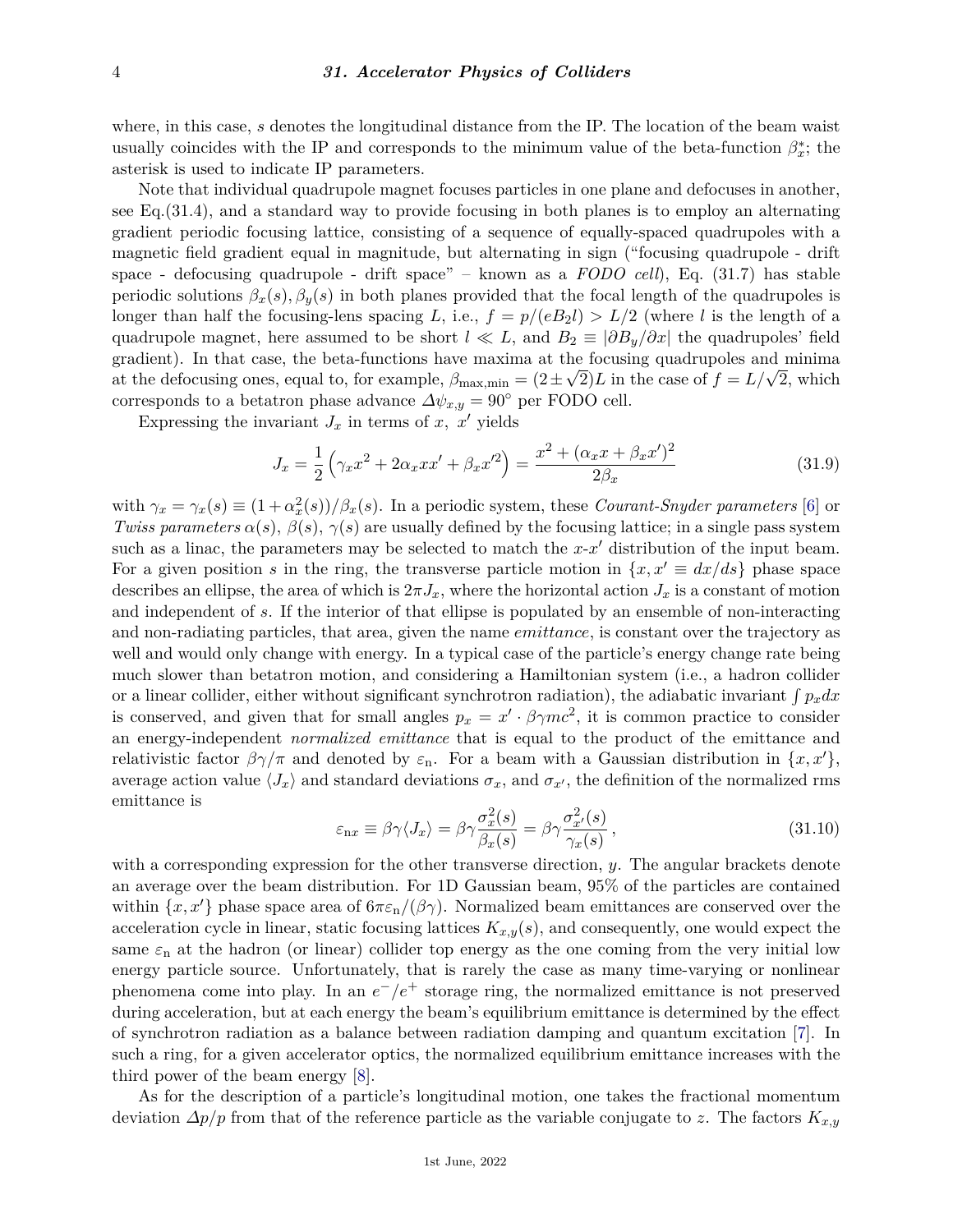and  $\rho$  in Hill's equations (31.4) are dependent on momentum  $p$ , leading to a number of effects: first, the trajectory of off-momentum particles deviates by  $\Delta x(s) = D_x(s)(\Delta p/p)$ , where the *dispersion function*  $D_x(s)$  is determined by the magnetic lattice and is usually positive, periodic, and of the order of  $\sim \rho/Q_x^2$ . Second, the radius of curvature and orbit path-length *C* vary with the momentum and, to first order, are characterized by the momentum compaction factor  $\alpha_c$ ,

$$
\alpha_{\rm c} \equiv \frac{\Delta C/C}{\Delta p/p} = \frac{1}{C} \oint \frac{D_x(s)}{\rho(s)} ds \,, \tag{31.11}
$$

which typically is of order  $1/Q_x^2$ . Energy deviations also result in changes of machine focusing lattice properties and variations of the particle tunes, characterized by the *chromaticity*  $Q'_{x,y}$ *∆Qx,y/*(*∆p/p*). The natural chromaticity due to momentum dependence of the quadrupole focusing is negative and large  $\sim -Q_{x,y}$ . Corresponding chromatic tune variations can, therefore, become unacceptably large even for relatively small energy deviations  $(\Delta p/p) \sim (0.1 - 1) \cdot 10^{-3}$ . To assure transverse particle stability, usually, the chromaticity is partially or fully compensated by additional sextupole magnets placed at locations of non-zero dispersion.

Radiofrequency electric fields in *s* direction provide a longitudinal focusing effect, allowing a stable increase of particle energy. The frequency *f<sup>s</sup>* of such longitudinal *synchrotron oscillations* is (expressed in units of revolution frequency  $f_0$ , to become the synchrotron tune  $Q_s$ )

$$
Q_s \equiv \frac{f_s}{f_0} = \sqrt{\frac{(\alpha_c - 1/\gamma^2) h Z e V_{\rm RF} \sin(\phi_s)}{2\pi \beta c p}}\,,\tag{31.12}
$$

where  $h = f_{RF}/f_0$  denotes the RF harmonic number,  $V_{RF}$  the RF voltage, and  $\phi_s = \cos^{-1}(\Delta E/ZeV_{RF})$ the synchronous phase, with *∆E* the average energy loss per turn (e.g. due to synchrotron radiation and impedance). The synchrotron tune  $Q_s$  determines the amplitude of longitudinal oscillations for a particle with an initial momentum offset, e.g., the rms bunch length  $\sigma_z$  relates to the rms momentum spread  $\delta p/p$  as:

$$
\sigma_z = \frac{c(\alpha_c - 1/\gamma^2)}{2\pi Q_s f_0} \left(\frac{\delta p}{p}\right). \tag{31.13}
$$

Similarly to the case of transverse oscillations, the area of the longitudinal phase space {*∆E, ∆t*}, or  $\{\gamma\beta\delta p/p = (1/\beta)\Delta\gamma, z = \beta c\Delta t\}$ , encircled by a moving particle is an adiabatic invariant, and the corresponding normalized *longitudinal emittance*  $\varepsilon_{n,L} = \beta \gamma mc \sigma_z(\delta p/p)$  is a generally conserved quantity in hadron accelerators and also in linear accelerators. In the case of lepton storage rings, synchrotron radiation determines the equilibrium relative momentum spread, which grows linearly with beam energy [\[7,](#page-17-5)[8\]](#page-17-6), and the corresponding bunch length follows from Eq. (31.13). In hadron synchrotrons, the longitudinal emittance sometimes is intentionally blown up during acceleration, so as to preserve longitudinal beam stability.

Longitudinal oscillations are the slowest of all the periodic processes which take place in the accelerators. For example, in the LHC, the frequency of synchrotron oscillations at the top energy of 7 TeV is about  $f_s = 23$  Hz, the revolution frequency is  $f_0 = 11.3$  kHz, the frequency of betatron oscillations is about  $Q_{x,y}f_{\text{rev}} \simeq 700$  kHz and the RF frequency is  $f_{\text{RF}} = 400.8$  MHz ( $h = 35640$ ). It should be noted that longitudinal motion is practically absent in linacs. In the absence of bending dipoles, dispersion  $D_x(s)$  is zero and so are the momentum compaction factor  $\alpha_c$  and the synchrotron tune *Qs*. As a result, ultrarelativistic particles in a linac barely change their relative positions during acceleration despite significant energy spread.

Highest-energy circular colliders face a serious impediment in the form of synchrotron radiation (SR) that causes an energy loss per turn of

$$
\Delta E_{\rm SR} = \frac{1}{3\varepsilon_0} \frac{Z^2 e^2 \beta^3 \gamma^4}{\rho} \,,\tag{31.14}
$$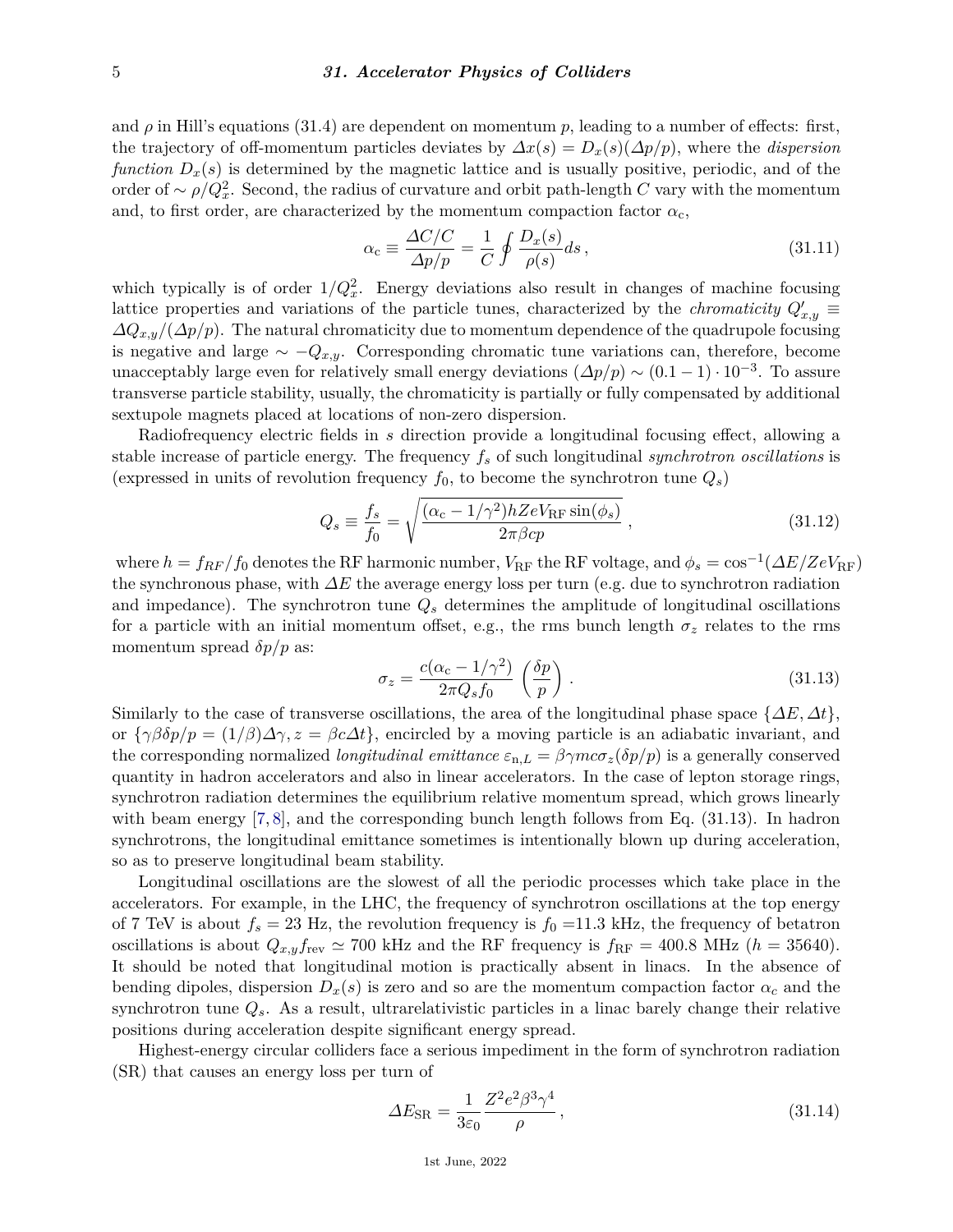here,  $\varepsilon_0$  is the permittivity of vacuum. For electrons and positrons it is equal to  $\Delta E_{\rm SR} = 88.5$ [keV/turn]  $E_b^4$ [GeV]/ $\rho$ [m] and requires correspondingly high total RF voltage per turn to replenish the loss. Above a few hundred GeV, the SR energy loss becomes comparable to beam energy  $\Delta E_{\rm SR} \sim E_{\rm b}$ , which makes circular  $e^+e^-$  colliders impractical for c.m.e. above ~ 500 GeV.

Dynamics of the particle spin and sophisticated methods to maintain beam polarization along the acceleration chain, from the polarized sources to collisions, dedicated spin matching procedures to enable self polarization in *e* <sup>+</sup>*/e*<sup>−</sup> storage rings and the *resonant depolarization* method of ultraprecise c.m.e. calibration are described in [\[9\]](#page-17-7).

## **31.2.2** *High Intensity Beams*

Ultimate collider luminosity calls for high beam currents  $I<sub>b</sub> = Zef<sub>0</sub>n<sub>b</sub>N$ . Three related major difficulties include growing RF demands to compensate the synchrotron-radiation power loss  $P =$ *I*<sub>b</sub> $\Delta E_{\text{SR}}$  in  $e^+/e^-$  beams, the advent of so-called *coherent* or *(collective) beam instabilities*, and growing demands for minimization of radiation due to inevitable particle losses. Many types of single- and multi-bunch instabilities are caused by beam interactions with electromagnetic fields induced by the beam itself due to the *impedance* of the vacuum chambers and RF cavities [\[4\]](#page-17-8), or caused by unstable clouds of secondary particles, like electrons or ions, which are formed around the circulating beams [\[10\]](#page-17-9). These instabilities can develop as quickly as within tens to thousands of turns and need to be controlled. Mechanisms that are routinely employed to avoid coherent instabilities include the use of nonlinear magnets to generate sufficient spread of the tunes and therefore, provide *Landau damping*, fast beam-based transverse and longitudinal feedback systems, and electron/ion clearing (either by weak magnetic or electric fields or by modulation of the primary beam current profile rendering secondaries unstable, or by reducing the yield of secondary electrons via either a special coating or extensive *beam scrubbing* of the vacuum chamber walls).

High current beam operation is sensitive to even minuscule fractional intensity losses caused by particles' scattering at a large angle or with a large energy loss, sufficient for either the particle amplitudes  $\sqrt{2J_{x,y}\beta_{x,y}(s)}$ , or their dispersive position deviations  $\Delta x = D_x(s)(\delta p/p)$  to exceed the available transverse aperture, usually set by collimators (otherwise, by the vacuum chamber and magnet apertures). This can be due to residual vacuum molecules near the beam orbit or Compton scattering off thermal photons, due to Coulomb scattering off other particles within the same bunch (*Touschek effect*), or due to collisions with opposite beam particles and fields, such as inelastic interaction of protons, Bhabha scattering  $e^+e^- \rightarrow e^+e^-$ , or radiative Bhabha scattering  $e^+e^- \rightarrow e^+e^- \gamma$  (see corresponding chapters in [\[11\]](#page-17-10)).

Particles can also get lost on the aperture as a result of much slower mechanisms of diffusion caused either by the above processes with smaller scattering amplitudes, but stochastically repeated many times, such as intensity-dependent multiple Coulomb *intrabeam scattering* [\[12\]](#page-17-11), by external noises such as ground motion or magnetic field fluctuations, or via chaotic mechanisms like Arnold diffusion, modulational diffusion, or resonance streaming in nonlinear fields, enhanced by minor tune modulations. Diffusion leads to a slow evolution of the beam distribution function and appearance of highly unwanted large-amplitude tails and beam emittance growth. The only way to counteract it is to arrange *beam cooling* (damping of particle oscillations). The cooling requires a reaction force opposite to particle momentum arranged such that, on average, the corresponding dissipative particle energy loss is compensated for by external power [\[13,](#page-17-12) [14\]](#page-17-13).

In the case of electron or positron storage rings, such cooling occurs naturally due to synchrotron radiation and provides an automatic route to achieve small equilibrium emittances through a balance between radiation damping and excitation of oscillations by random radiation of individual photons. Fast radiation damping allows *top-up injection* of new particles without removing existing ones, a useful method to maximize the integrated luminosity of circular  $e^+e^-$  colliders. Synchrotron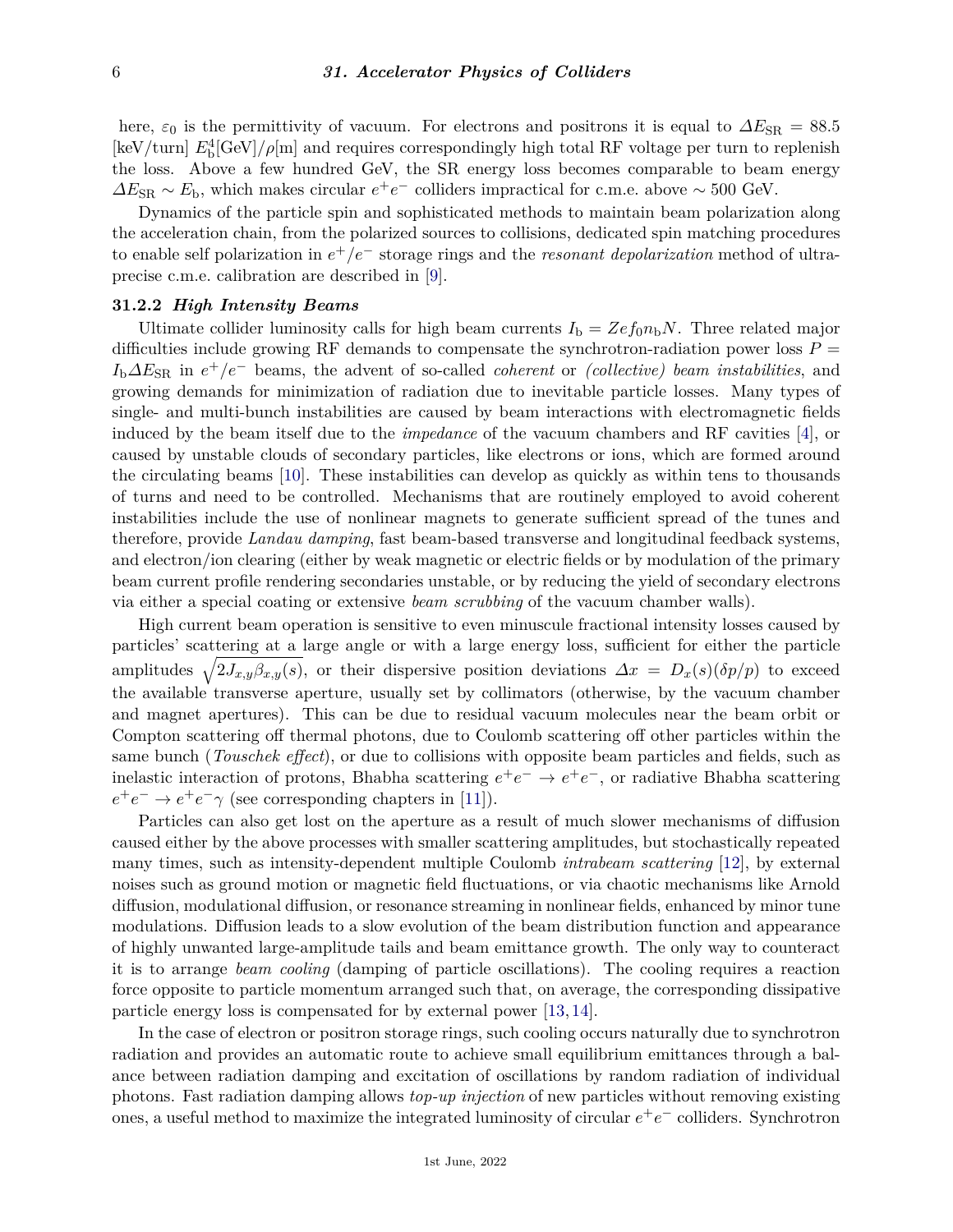radiation damping will also be an important cooling mechanism for future energy-frontier hadron colliders, like the proposed FCC-hh and SppC (see below).

Four other methods of beam cooling have been developed and successfully employed to attain low emittances, namely *electron cooling* and *stochastic cooling* of heavy particles (ions and antiprotons), *laser cooling* of ion beams, and the *ionization cooling* of muons.

To avoid damage or excessive irradiation of accelerator components so that these remain accessible for maintenance in the tunnel, sophisticated collimation systems are utilized. These systems usually employ a series of targets or primary collimators which scatter the halo particles, and numerous absorbers (sometimes as many as a hundred, which intercept particles in dedicated locations) [\[15,](#page-17-14) Ch.9.7]. In the highest energy modern and future colliders, extreme total beam energies  $n_bN E_b$  ranging from MJs to GJs and impacting energy surface densities reaching many GJ/mm<sup>2</sup> pose one of the biggest challenges for high efficiency and robust particle collimation.

### **31.2.3** *High Luminosity Collisions*

Eq. (31.3) for luminosity can be recast in terms of normalized transverse emittances Eq. (31.10) and the beta-functions  $\beta^*$  at the IP as:

$$
\mathcal{L} = f_0 \gamma n_\text{b} \frac{N^2}{4\pi \sqrt{\varepsilon_{\text{nx}} \beta_x^* \varepsilon_{\text{ny}} \beta_y^*}} \mathcal{F} \,. \tag{31.15}
$$

Here, equal bunch populations *N* are assumed in two Gaussian beams with the same emittances. Naturally, to achieve a high luminosity, one has to maximize the total beam populations  $n<sub>b</sub>N$ within the lowest possible emittances, and collide the beams at high frequency at locations where the focusing beam optics provides the lowest possible values of the amplitude functions  $\beta^*$ , the so-called *low-beta insertion*. The latter requires sophisticated systems of strong focusing elements, sometimes occupying quite a significant fraction of the collider's total length. The lowest  $\beta_{x,y}^*$  is determined by the maximum field gradients and apertures in the interaction region (IR) magnets and the effectiveness of compensation of chromatic and nonlinear aberrations.

The typical geometric reduction factor is  $\mathcal{F} \approx 1$ , and it rarely drops below 0.5 for the majority of colliders, unless this is specifically required by physics processes under study. The reduction due to the *hourglass effect* is caused by the increase in transverse beam sizes as one proceeds away from the IP, where  $\beta(s)$  grows parabolically, as in Eq. (31.8). For long round bunches the effect scales as  $\mathcal{F} \approx \sqrt{\pi}A\exp(A^2)\text{erfc}(A)$ , where  $A = \beta^*/\sigma_z$ . Nonzero beam crossing angles  $\theta_c$  in the horizontal plane and long bunches (rms bunch length  $\sigma_z$ ) will reduce the luminosity, too, by a factor  $\mathcal{F} \approx 1/(1+\Phi^2)^{1/2}$ , where the parameter  $\Phi = \sigma_z \tan(\theta_c/2)/\sigma_x^*$  is known as the *Piwinski angle*.

One of the most common limits to producing high luminosity arises from electric and magnetic forces of the opposite bunch at the IPs, characterized by a dimensionless *beam-beam parameter* :

$$
\xi_{x,y} = \frac{r_0 N \beta_{x,y}^*}{2\pi \gamma \sigma_{x,y}^* (\sigma_x^* + \sigma_y^*)},\tag{31.16}
$$

where  $r_0 = Z^2 e^2/(4\pi\varepsilon_0 mc^2)$  is the classical radius of the colliding particle (with charge  $Ze$  and mass *m*). From Eqs. (31.3) or (31.15) and (31.16), one can note that the path to higher luminosity via higher beam intensity and smaller beam sizes almost automatically calls for a higher beam-beam parameter as  $\mathcal{L} \propto \xi$ . Cited in the Tables, the beam-beam parameter is roughly equal to the betatron tune shift experienced by small-amplitude particles – positive in the case of opposite charge beams, like  $e^+e^-$ , and negative for same charge beams as in *pp* collisions. Beam-beam forces can lead to coherent effects, such as unstable beam oscillations or blow-up of one beam's size while the other beam remains small or even shrinks (*flip-flop effect*). The tune spread arising from *ξ* and the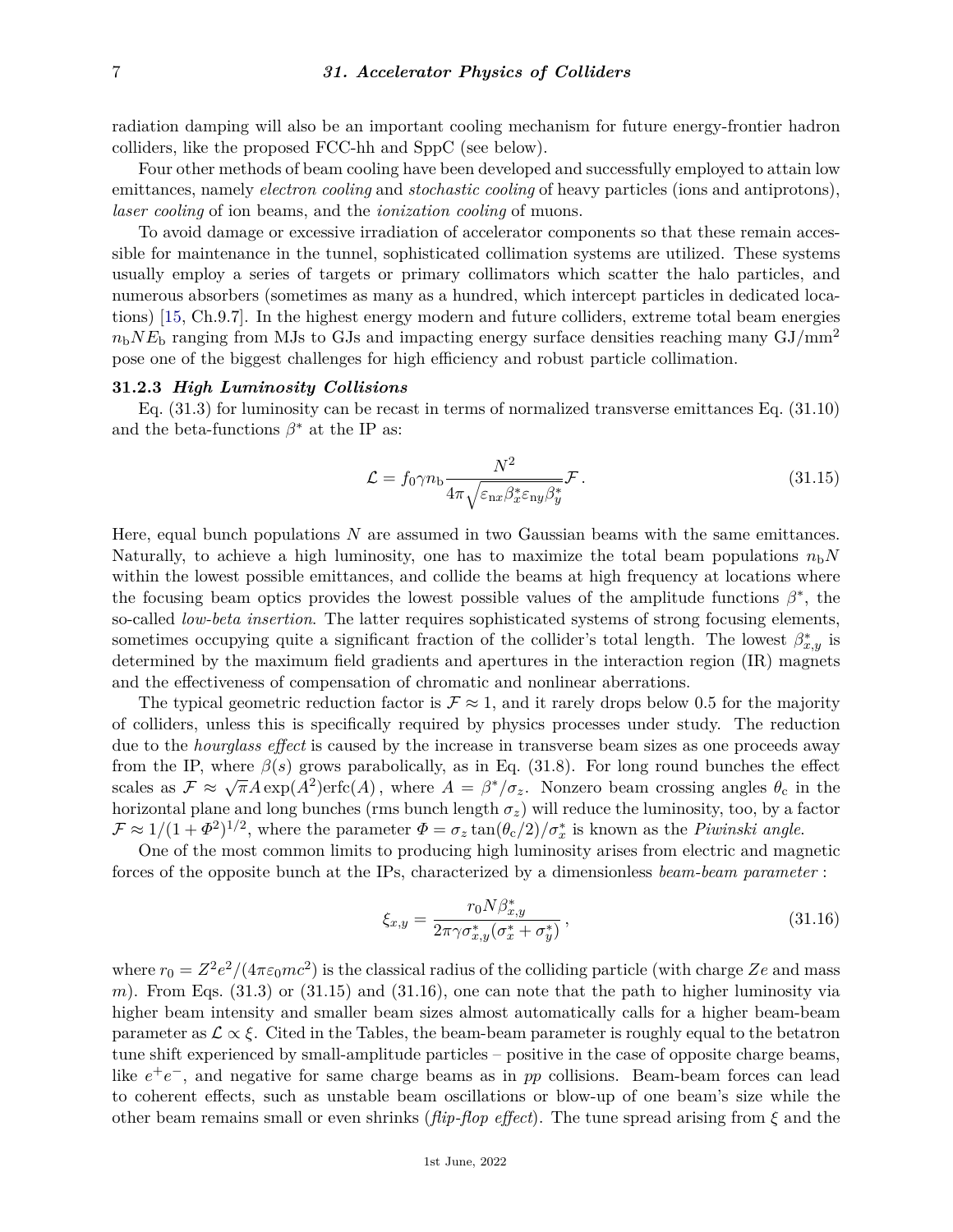nonlinear nature of beam-beam interactions results in strong diffusion along high-order transverse resonances  $kQ_x + lQ_y = m$  and, ultimately, in beam size growth and beam losses. Operational experience indicates that the aforementioned effects are tolerable below certain *beam-beam limit* of  $\xi_{x,y} \approx 0.003 - 0.012$  in hadron colliders [\[16\]](#page-17-15), and – due to strong synchrotron radiation damping – an order of magnitude higher one in  $e^+e^-$  colliders, with maximum  $\xi_{x,y} \approx 0.03 - 0.12$  [\[17,](#page-17-16)[18\]](#page-17-17). The accessible beam-beam parameter range can also be restricted by coherent beam-beam instabilities. These various limits translate into a maximum allowed single bunch intensity *N* and call for an increase of the number of bunches  $n_b$  to achieve higher luminosities.

In linear colliders, where each bunch collides only once, with typically much smaller beam size and experiencing much stronger forces, the strength of the collision is measured by the ratio of the rms bunch length *σ<sup>z</sup>* to the beam-beam focal length. This ratio, called *disruption parameter*  $D_y$ , is related to  $\xi_y$  via  $D_y = 4\pi \sigma_z \xi_y/\beta_y^*$ . Significant disruption leads to effectively smaller beam size and a resulting luminosity enhancement; it also makes the collision more sensitive to small offsets, resulting in a *kink instability*. Additional beam-beam effects arising in the collisions at linear colliders are the emission of *beamstrahlung* (synchrotron radiation in the field of the opposing beam), along with  $e^+e^-$  pair creation, and depolarization by various mechanisms.

Beamstrahlung is relevant for both linear colliders, where it may significantly degrade the luminosity spectrum, and for future highest-energy circular colliders, where it may limit the beam lifetime, and also increases the energy spread and bunch length of the stored beam. For both types of colliders, the beamstrahlung is mitigated by making the colliding beams as flat as possible at the interaction point  $(\sigma_x^* \gg \sigma_y^*)$ . The photon energy spectrum of the beamstrahlung is characterized by the parameter  $\gamma = (2/3)\hbar\omega_c/E_b$  [\[19\]](#page-17-18), with  $\hbar\omega_c$  denoting the critical photon energy. The spectrum strongly deviates from the classical synchrotron radiation spectrum for *Υ* approaching or exceeding 1.

For hadron colliders, two fundamental luminosity limits are the beam lifetime, determined by burn-off in the collisions due to inelastic *pp* interaction  $dN/dt = -\mathcal{L}\sigma_{\text{in}}$ , and the radiation from the collision debris, which may induce "quenches" (transitions to the normal-conducting state) of the superconducting final quadrupole magnets, and, in the long term, affect the equipment lifetime. Another limit on the achievable integrated luminosity in circular colliders is set by the minimum or average turnaround time (the time between the beam abort at the end of a physics fill and the start of the next physics collisions). Achieving practical filling times with many bunches in the collider requires either fast cycling injector machines and/or the top-up injection operation. The latter makes the average luminosity of circular electron-positron colliders approximately equal to the peak luminosity.

# **31.3 Recent High Energy Colliders**

In this and the following section, elaboration is made on various issues associated with some of the recently operating colliders, particularly factors which impact integrated luminosity. Only general references are provided, where further information can be obtained. A more complete list of recent colliders and their parameters can be found in the High-Energy Collider Parameters tables.

### **31.3.1** *Tevatron*

The first superconducting synchrotron in history, the Tevatron [\[20\]](#page-17-19) was converted into a protonantiproton collider in 1985. Its 4.4 T dipole magnets employed Nb-Ti superconducting cable operating at 4.5 K, requiring what was then the world's largest cryogenic system. With  $\sqrt{s}$  up to 1.96 TeV it was the highest energy collider for 25 years and delivered more than 12 fb<sup>-1</sup> of the integrated luminosity to each  $p\bar{p}$  detector experiments (CDF and D0) before being shut off in 2011. The route to high integrated luminosity in the Tevatron was governed by the antiproton production rate, the turn-around time to produce another store, and the resulting optimization of store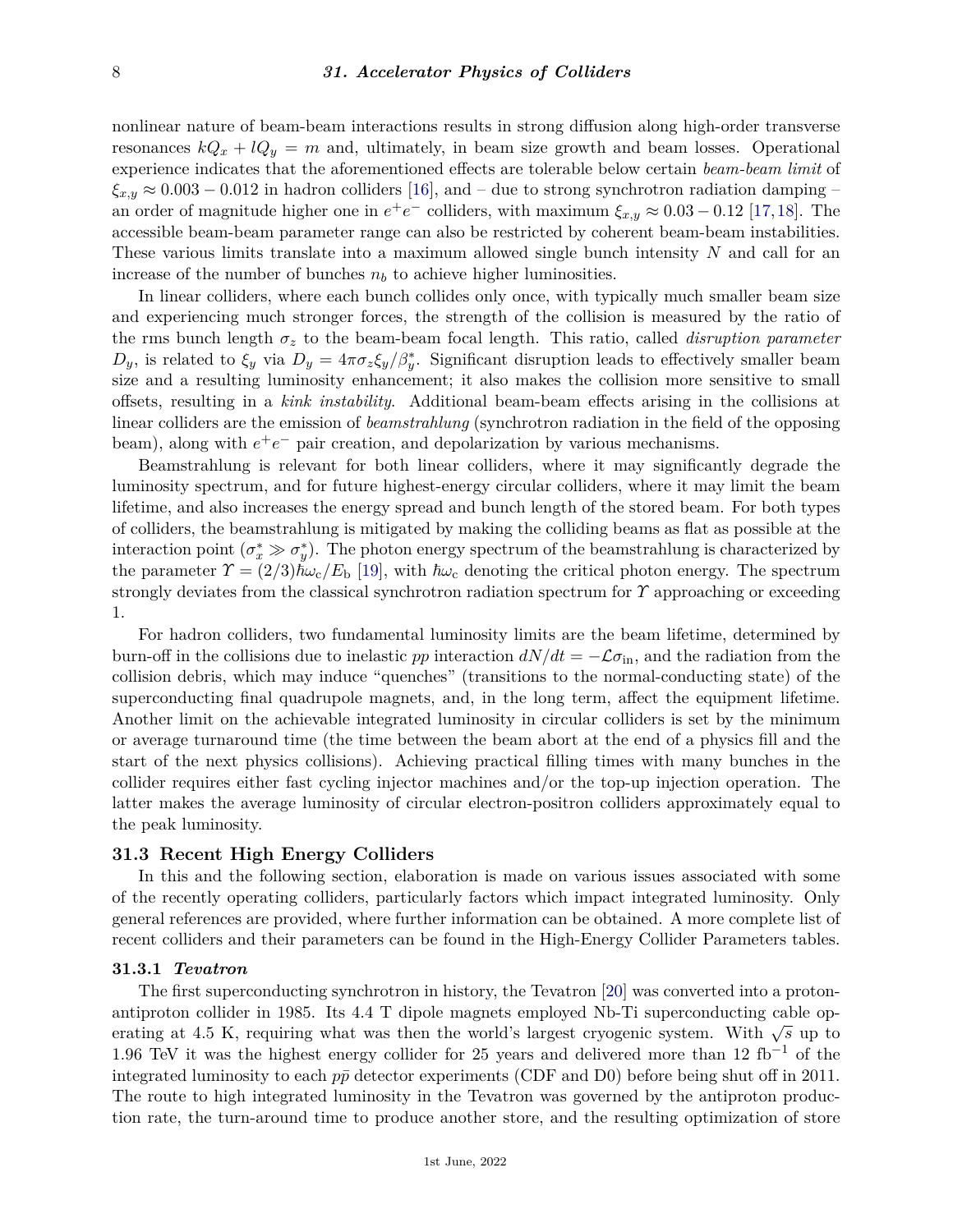time [\[21\]](#page-17-20). The antiproton production complex consisted of three 8 GeV  $\bar{p}$  accelerators (the Accumulator, Debuncher, and Recycler – the latter was the first high energy accelerator built with permanent magnets), and employed 25 independent stochastic cooling systems and one pioneering high-energy electron cooling set-up to accumulate up to a record high value of  $25 \cdot 10^{10} \bar{p}$  per hour. Despite severe parasitic long-range interactions of the two beams, each consisting of 36 bunches placed on helical orbits by two dozen  $\pm 150$  kV high-voltage (HV) separators, a total beam-beam tune shift parameter of  $n_{\text{IP}}\xi \approx 0.025$ -0.03 was achieved, a record for hadron beams, with  $n_{\text{IP}} = 2$ primary collision points. Other notable advances in the accelerator science and technology included advanced longitudinal beam manipulation techniques of *slip-stacking* and *momentum mining* and the first operational use of *electron lenses* for beam collimation and for compensation of long-range beam-beam effects [\[22\]](#page-17-21). The Tevatron ultimately achieved luminosities a factor of 430 higher than the original design specification.

# **31.3.2** *HERA*

The first lepton-proton collider, the 6.4 km long Hadron-Elektron-Ring-Anlage (HERA) at DESY in Germany [\[23\]](#page-17-22), operated between 1992 and 2007 and delivered nearly 1 fb<sup>-1</sup> of integrated luminosity at <sup>√</sup> *s* of about 320 GeV to the electron-proton collider experiments H1 and ZEUS [\[24,](#page-17-23) Ch.10.5]. It was the first facility to employ both applications of superconductivity: 5 T magnets in the 920 GeV proton ring and SRF accelerating structures to provide about 12 MW of RF power to compensate for synchrotron radiation losses of 30 GeV lepton beams (positrons or electrons, in a conventional-magnet ring). With proper orbit and optics control, the HERA lepton beam would naturally become transversely polarized to about 60% (within about 40 minutes) thanks to the *Sokolov-Ternov effect*. Special magnets called *spin rotators* were implemented on either side of the collider IPs to produce 30–45% longitudinal polarization at the experiments.

# **31.3.3** *LEP*

Installed in a tunnel of 26.7 km circumference, LEP [\[25\]](#page-17-24) was the largest circular  $e^+e^-$  collider built so far. LEP was operated from 1989 to 2000 with beam energies ranging from 45.6 to 104.5 GeV. The synchrotron radiation loss per turn reached some 3% of beam energy and it was the total available RF voltage and power, respectively, that determined LEP maximum energy and luminosity of  $10^{32}$  cm<sup>-2</sup>s<sup>-1</sup>. At a beam energy of 98 GeV, LEP operated with a beambeam parameter  $\xi \approx 0.083$ , i.e., the total beam-beam tune shift for four interaction points was  $n_{\text{IP}}\xi \approx 0.33$ . In the last year of operation, 288 SRF cavities were powered by 36 klystrons with an average power of 0.6 MW each and provided  $V_{RF}$  = 3.63 GV. Up to about 60 GeV, LEP used resonant depolarization to measure the beam energy with 0.001% accuracy.

# **31.3.4** *SLC*

Based on an existing 3-km long 2.85 GHz warm RF linac, the SLC [\[26\]](#page-17-25) was the first and only linear collider. It was operated from 1987 to 1998 with a constant beam energy of 45.6 GeV, up to about 80% electron-beam polarization, quasi-flat beams, a final-focus optics with local chromatic correction based on four interleaved sextupoles and  $\beta_y^* \approx 1$  mm. In its last year, SLC achieved a peak luminosity of about  $3 \times 10^{30}$  cm<sup>-2</sup>s<sup>-1</sup>, roughly half of the design value. The SLC had a high-efficiency positron source providing  $5 \times 10^{12} e^+$  per s for 120 Hz injection into the linac. It also employed the *BNS damping* to suppress the single-bunch beam break up instability, and also demonstrated an about 2-fold increase of luminosity from *disruption enhancement* due to the mutual focusing of the colliding electron and positron bunches at the interaction point,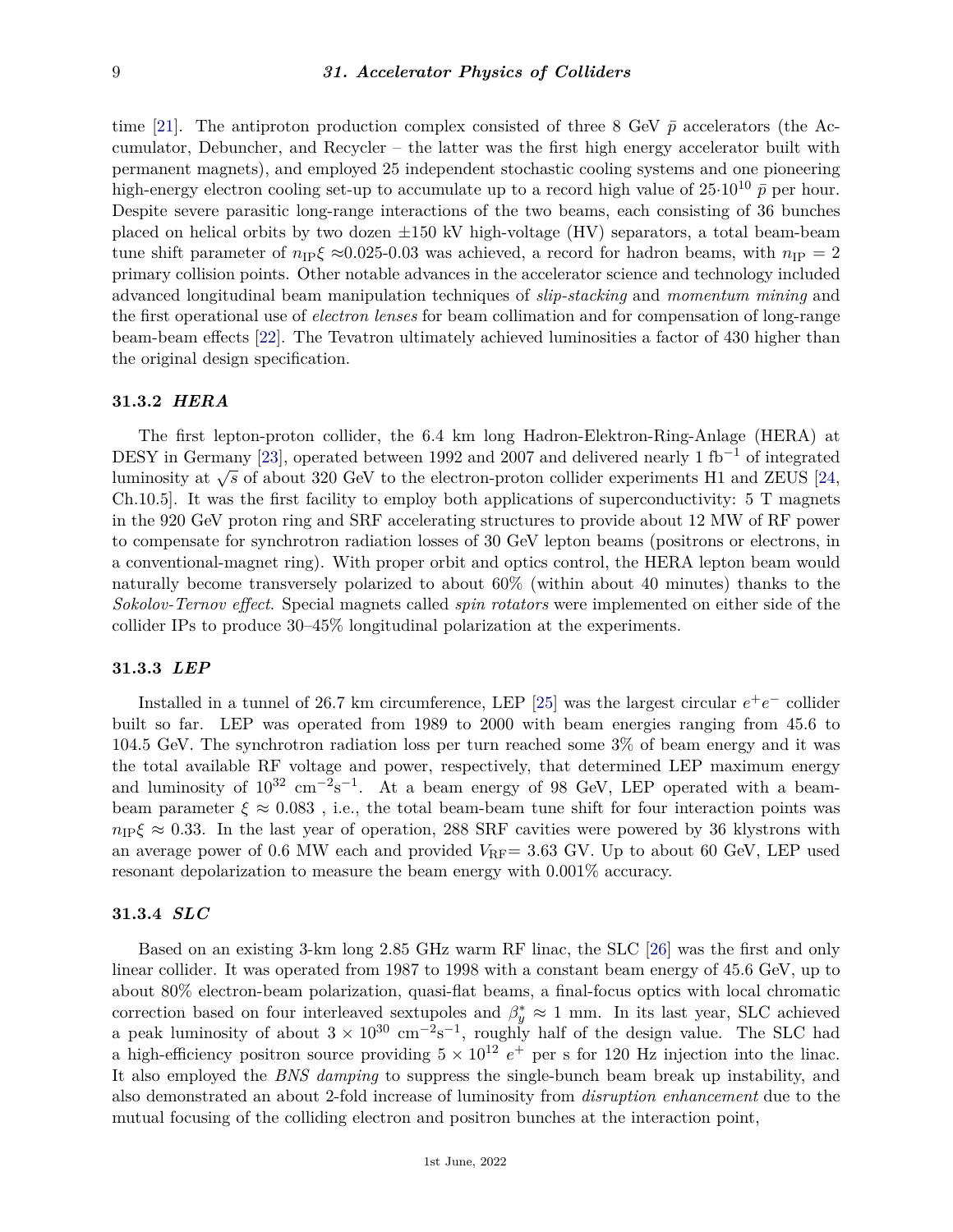# **31.4 Presently Operating Colliders**

# **31.4.1** *LHC*

With a beam energy of 6.5 TeV (to be raised, first, to 6.8 TeV and, then, to the design value of 7 TeV, through consolidation and magnet training), the superconducting Large Hadron Collider [\[27\]](#page-17-26) presently is the world's highest energy collider. In the latest runs, peak luminosities of up to  $2.1 \times 10^{34}$  cm<sup>-2</sup>s<sup>-1</sup> have been achieved - more than twice the design value (the current status is best checked at the Web site [\[28\]](#page-18-0)). To meet its luminosity goals, the LHC operates with a high beam current of approximately 0.5 A, leading to stored energies of about 330 MJ per beam. Controlled energy deposition and component protection are given a high priority and a sophisticated highly efficient system of more than 100 beam collimators is employed [\[29\]](#page-18-1). At the energy of 6.5 or 7 TeV per particle, synchrotron radiation poses a challenge, as the cryogenic system must remove roughly 7 kW due to synchrotron radiation, intercepted with a specially designed *beamscreen* inside the vacuum chamber, at a temperature of about 5–20 K, to be compared with a temperature of 1.9 K for the magnet cold bore. The elevated temperature allows for a more energy-efficient removal of beam-induced heat. The beamscreen also provides an effective cryo-pump for the vacuum system. When synchrotron-radiation photons hit the beamscreen, they can generate photoelectrons. These photoelectrons, and also any other electrons generated in the vacuum system, e.g. by residual-gas ionization, are accelerated in the electric field of the beam and may multiply via secondary-electron emission, with consequent electron cloud development. To mitigate this issue, the beamscreen is regularly subjected to beam-induced surface conditioning (*scrubbing*), thereby lowering the secondary emission yield. The two proton beams of 2556 bunches spaced by 25 ns are contained in separate pipes throughout most of the circumference and are brought together into a single 130 m long beam pipe at the interaction points. To avoid approximately 30 head-on collisions a small crossing angle of about 0.3 mrad is employed, which reduces the luminosity by about 15%. Still, the bunches moving in one direction experience multiple long-range encounters with the counterrotating bunches and the resulting perturbations of the particle motion substantially contribute to the beam lifetime reduction. The dominant source of approximately 8 hour characteristic luminosity decay time is proton burn-off due to inelastic *pp* interaction with  $\sigma_{\rm in} \approx 81$  mbarn, corresponding to *pile-up* of up to 50 (number of events per individual bunch crossing). In special physics runs with a few bunches and large  $\beta^*$ , the LHC achieved a head-on beam-beam tune shift of  $n_{\text{IP}}|\xi| \approx 0.02$ with  $n_{\text{IP}} = 2$  [\[30\]](#page-18-2), about twice as high as in regular operation.

The Tables also show the LHC luminosity performance in Pb-Pb collisions, which for the AT-LAS and CMS experiments well exceeded the design value, while for the ALICE experiment, the luminosity is *levelled* near the Pb-Pb design value of  $10^{27}$  cm<sup>-2</sup>s<sup>-1</sup>. The LHC can also provide Pb-p collisions as it did in 2013 and 2016, and other ion-ion or ion-proton collisions, at different energies.

In the coming years, an ambitious upgrade program, HL-LHC [\[31\]](#page-18-3), with the accompanying LHC Injectors Upgrade [\[32\]](#page-18-4), has as its target an order-of-magnitude increase in integrated luminosity through doubling the proton beam current, the utilization of new larger aperture  $Nb<sub>3</sub>Sn$  superconducting final quadrupoles to allow squeezing the  $\beta^*$  to as low as 10 cm, superconducting compact *crab cavities* and luminosity leveling also for ATLAS and CMS as its key ingredients.

# **31.4.2** *Electron-Positron Rings*

Asymmetric energies of the two beams allow for the enhancement of *B*-physics research and for interesting interaction region designs. SuperKEKB operates with 7 GeV electron and 4 GeV positron beams since 2018 and is aiming for luminosities of  $8 \times 10^{35}$  cm<sup>-2</sup>s<sup>-1</sup> [\[33\]](#page-18-5). By summer 2021, a world record luminosity in excess of  $3 \times 10^{34}$  cm<sup>-2</sup>s<sup>-1</sup> has been reached, still at rather low beam currents. Vertical beam-beam tune shifts of  $\xi_y \approx 0.5$  for the 4 GeV positron beam, and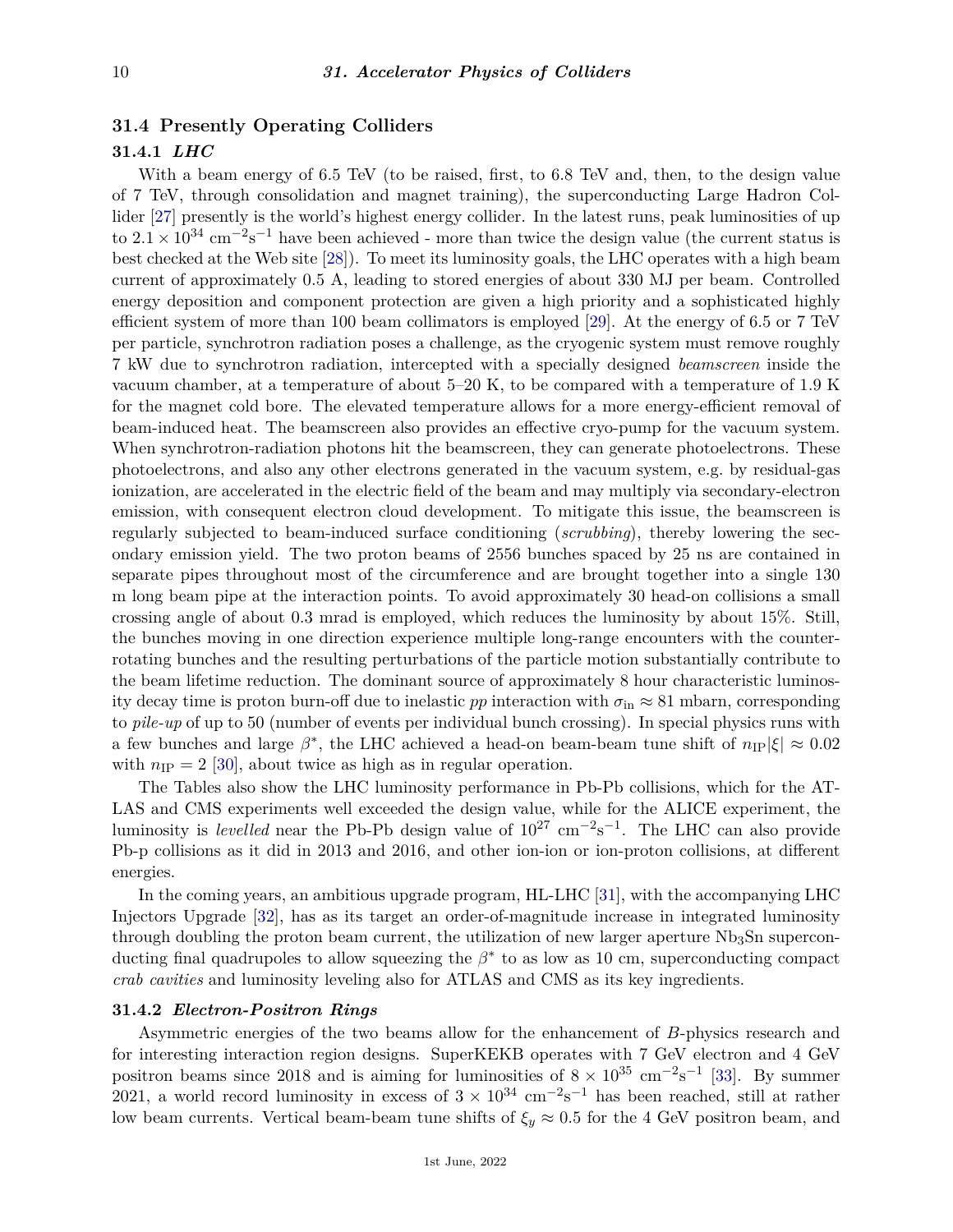$\xi_y \approx 0.03$  for the 7 GeV electron beam have been achieved. These values are still about a factor of two lower than at the previous KEKB. Since 2020 SuperKEKB operates with a virtual *crab-waist* collision scheme, first developed for the FCC-ee design [\[34\]](#page-18-6). The original crab-waist scheme, based on additional sextupole magnets, was earlier implemented at DA*Φ*NE [\[35\]](#page-18-7). The general crab-waist concept combines a large Piwinski angle  $\Phi$ , and an extremely low  $\beta_y^*$  ( $\ll \sigma_z$ ) with the cancellation of the transverse betatron resonances which occur under conditions of  $kQ_x + lQ_y = n$ , where  $k, l, n$ are integers. The latter is achieved by means of existing or additional electromagnetic sextupoles with special betatron phase advances to the collision point [\[36\]](#page-18-8). The crab-waist collision scheme has become a design choice for all proposed future  $e^+e^-$  circular colliders.

Beside SuperKEKB and DA $\Phi$ NE, three other  $e^+e^-$  ring colliders currently in operation are  $VEPP-2000$  with  $\sqrt{s}$  up to 2.0 GeV, BEPC-II with  $\sqrt{s}$  up to 4.6 GeV and VEPP-4M with maximum c.m.e. of 12 GeV [\[1\]](#page-17-0).

### **31.4.3** *RHIC*

The Relativistic Heavy Ion Collider [\[37\]](#page-18-9) employs 3.45 T Nb-Ti superconducting magnets, and collides combinations of fully-stripped ions such as H-H  $(p - p)$ , *p*-Al, *p*-Au, *d*-Au, *h*-Au, Cu-Cu, Cu-Au, Zr-Zr, Ru-Ru, Au-Au, and U-U over a wide energy range. The high charge per particle (+79 for gold, for instance) makes intra-beam scattering of particles within the bunch a special concern, even for seemingly moderate bunch intensities. In 2012, 3-D stochastic cooling was successfully implemented in RHIC [\[38\]](#page-18-10) and is now routinely used. With stochastic cooling, steady increases in the bunch intensity, and numerous other upgrades, RHIC now operates at 44 times the Au-Au design average luminosity. Unique among high energy colliders, RHIC heavy ions beams cross the *transition energy*  $\gamma_{rmt} = 1/\sqrt{\alpha_c}$  during acceleration – see Eqs.(31.11, 31.12) – a point where the derivative with respect to momentum of the revolution period is zero. This period of time is kept as short as allowed by the magnet ramp rate and must be dealt with carefully.

RHIC is also unique in its ability to accelerate and collide polarized proton beams. As proton beam polarization must be maintained from its low-energy source, successful acceleration through the myriad of depolarizing resonance conditions in high energy circular accelerators has taken years to accomplish [\[39\]](#page-18-11). An energy of 255 GeV per proton with 60% final polarization per beam has been realized. As part of a scheme to compensate the head-on beam-beam effect, electron lenses operated routinely during the record high beam-beam parameter polarized proton operation at 100 GeV energy in 2015 [\[40\]](#page-18-12).

## **31.5 Future High Energy Colliders and Prospects**

Modern nuclear physics and high energy particle physics face critical questions which require next-generation high-energy and high-intensity experiments using hadron-hadron, lepton-lepton, and lepton-proton colliding-beam facilities. Understanding the structure of the proton and neutron directly from the dynamics of their quarks and gluons governed by the quantum chromodynamics calls for new ion-ion and electron-ion colliders. Two types of colliders are generally aspired by the HEP community [\[41\]](#page-18-13): i) Higgs factories with a c.m.e. of 240–250 GeV in  $e^+e^-$  collisions for precision studies of the Higgs boson ( $m_H = 125$  GeV) and exploration of the Higgs sector in greater detail, including measurements of Higgs couplings to fermions and vector bosons, self-coupling, rare decays, mass and width, that can also deliver other electroweak precision physics, e.g. on the *Z*-pole (91 GeV c.m.e.), at the *W*-pair threshold (about 160 GeV), and when run as a top quark factory (365–380 GeV); and ii) colliders to explore the energy frontier for potential discoveries through direct searches with c.m.e. levels significantly beyond those of the LHC in  $pp$ ,  $\mu\mu$  and *e*<sup>+</sup>*e*<sup>−</sup> interactions. In addition, precision physics at future high-luminosity factories operating at the *τ* -charm energy also provides sensitivity to new physics at multi-TeV energies and beyond. A comprehensive review of the future colliders' projects, ideas, and R&D activities can be found in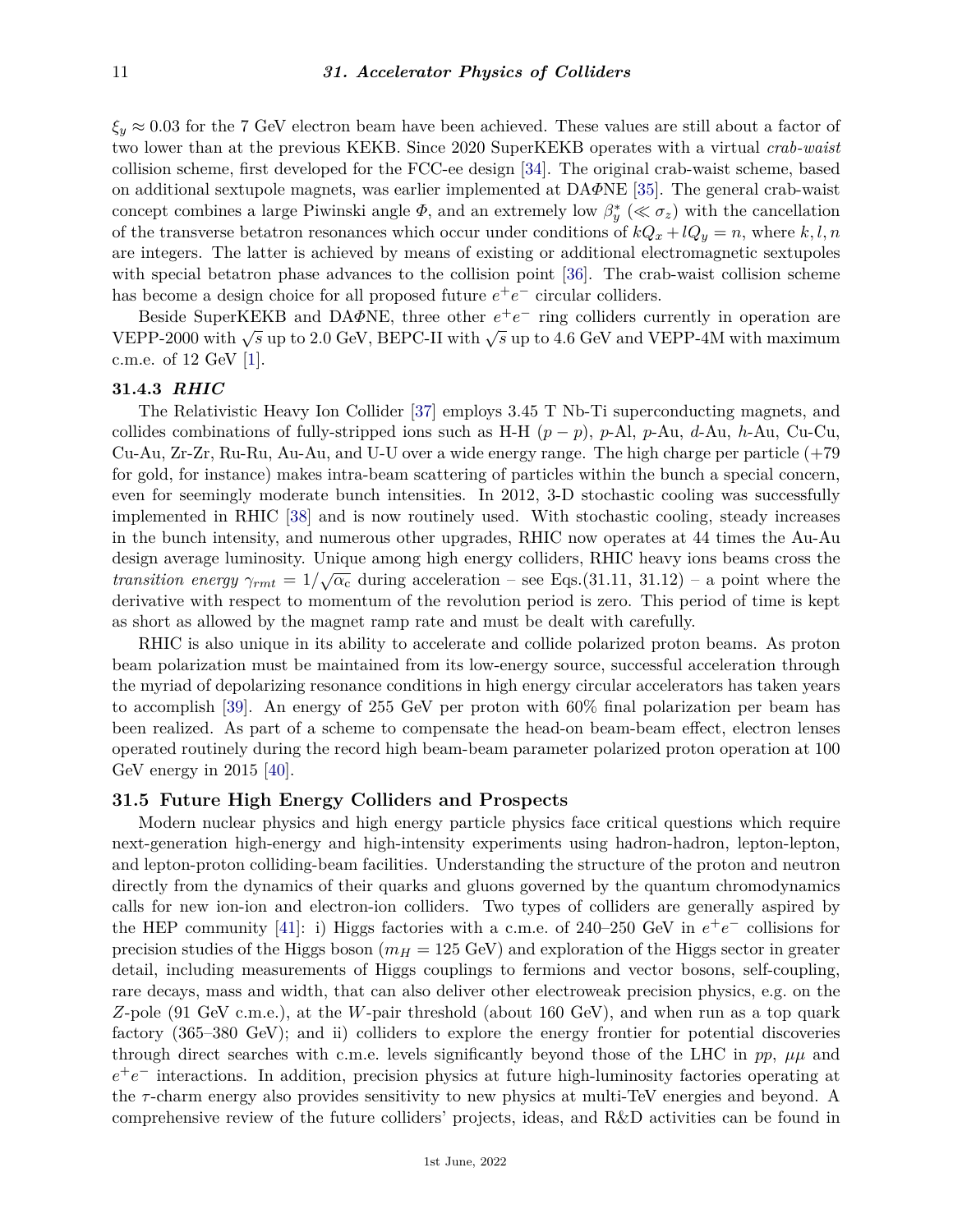Ref. [\[1\]](#page-17-0). Below we only briefly summarize leading collider proposals for construction over the next several decades which rely mostly on currently available technologies, such as normal-conducting (NC) or SC RF and/or NC or SC magnets, some of them requiring reasonable scope and duration mission-oriented development programs, as well as advanced schemes based on plasma acceleration and other innovative ideas. Tentative parameters of some of the colliders discussed, or mentioned, in this section are summarized in Table 31.1 and Table 31.2.

# **31.5.1** *Ion-Ion and Electron-Ion Colliders*

NICA (Nuclotron-based Ion Collider fAcility) is a new accelerator complex under construction at the Joint Institute for Nuclear Research (JINR, Dubna, Russia) to study properties of hot and dense baryonic matter, strong interactions between quarks and gluons, and spin physics [\[42\]](#page-18-14). NICA will provide a variety of beam species, ranging from protons and polarized deuterons to massive gold ions. The 500 m circumference SC magnet based collider is designed for average luminosity in heavy ion and light ion interactions at  $\sqrt{s_{NN}}$ =4–11 GeV of  $1\times10^{27}$ cm<sup>-2</sup>s<sup>-1</sup> for a variety of nuclei up to <sup>197</sup>Au<sup>79+</sup>, and for polarized proton and deuteron collisions at  $\sqrt{s}=12-27$  GeV with  $\mathcal{L}=(1-10)\times10^{31}$ cm<sup>-2</sup>s<sup>-1</sup>. NICA major accelerator challenges include strong intrabeam scattering and space-charge effects which will be mitigated by extensive use of electron and stochastic cooling systems.

The recently announced Electron-Ion Collider (EIC) for nuclear physics research will be built at Brookhaven National Laboratory in the US and arrange collisions between an the reconfigured RHIC with a 41–275 GeV proton beam and a 5-18 GeV electron beam stored in a new ring (eRHIC) [\[43\]](#page-18-15). The EIC physics requirements [\[44\]](#page-18-16), include highly polarized (*Pe,n* ∼70%) electron and nucleon beams (as the precision of measurements of interest scales as  $\mathcal{L}P_e^2P_n^2$ ), a spectrum of ion beams from beams (as the precision of measurements of merest scales as  $\mathcal{L}I_eI_n$ ), a spectrum of form beams from determining the deuterons to the heaviest nuclei (U or Pb), variable c.m.e. values from  $\sqrt{s}$  =20 GeV to 140 GeV, h luminosities of up to  $10^{33-34}$  cm<sup>-2</sup>s<sup>-1</sup>, as well as possibilities of having more than one interaction region. Main accelerator design challenges on the path to the required energy, luminosity, and polarization, include the development of SRF crab-cavities and advanced SC magnets for interaction region focusing, energy-recovery linac (ERL) based electron cooling of hadron beams, essential to attain luminosities two orders of magnitude beyond the predecessor HERA *ep* collider, and high intensity polarized particle sources, augmented by the development of special magnets and operational techniques to preserve the polarization through the acceleration process to the collisions, including swap-out injection.

### **31.5.2** *Higgs/Electroweak Factories*

Higgs factory proposals generally aim at improving the precision of coupling measurements of Higgs boson, top quark, *W* and *Z* by an order of magnitude or more compared with previous studies. Two proposals for ~100 km circumference circular  $e^+e^-$  colliders have recently gained momentum: the Future Circular Collider (FCC-ee) at CERN [\[34\]](#page-18-6) and the Circular Electron-Positron Collider (CEPC) in China [\[45\]](#page-18-17). Design philosophy of these machines assumes use of the maximum RF power available to compensate  $O(100 \text{ MW})$  synchrotron radiation losses  $P_{SR} = 2I \cdot \Delta E_{SR}$  and operation at the beam-beam limit  $\xi_y$  that yields peak luminosity:

$$
\mathcal{L} = \frac{3}{16\pi r_0^2 (m_e c^2)} \frac{P_{\text{SR}} \xi_y \rho}{\beta_y^* \gamma^3},\tag{31.17}
$$

that scales approximately as  $1/E_b^{3.5}$  for practical limits on *P*,  $\xi_y$  and  $\beta_y^*$ . The short beam lifetime at the high target luminosity, due to radiative Bhabha scattering, requires these machines to be constructed with a full-energy injector ring installed in the same tunnel to *top off* the electron and positron currents in the collider rings operating at constant energy. Beamstrahlung introduces an additional beam lifetime limitation depending on momentum acceptance (so that achieving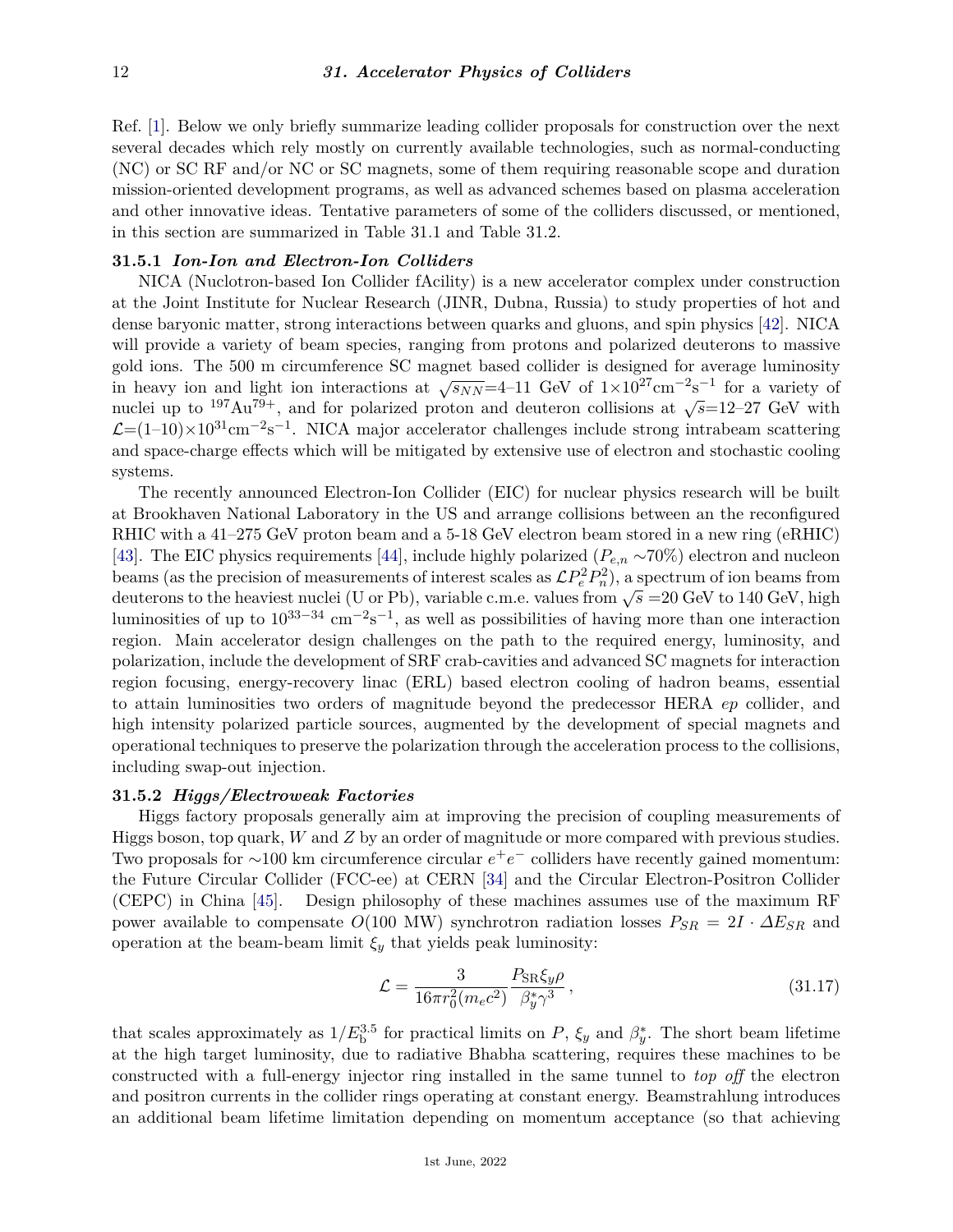|                                                                 | FCC-ee                   | <b>CEPC</b>              | ILC                                  | <b>CLIC</b>                |  |
|-----------------------------------------------------------------|--------------------------|--------------------------|--------------------------------------|----------------------------|--|
| Species                                                         | $\overline{e^+e^-}$      | $e^+e^-$                 | $e^+e^-$                             | $e^+e^-$                   |  |
| Beam energy $E_{\rm b}$ (GeV)                                   | 46, 120, 183             | 46, 120                  | 125, 250                             | 190, 1500                  |  |
| Circumference or length (km)                                    | 97.75                    | 100                      | 20.5, 31                             | 11, 50                     |  |
| Interaction regions                                             | $\overline{2}$           | $\overline{2}$           | 1                                    | 1                          |  |
| Est. integrated luminosity<br>per experiment $(ab^{-1}/year)$   | 26, 0.9, 0.17            | 4, 0.4                   | 0.2, 0.3                             | 0.1, 0.6                   |  |
| Peak lumi. $\mathcal{L} (10^{34} \text{cm}^{-2} \text{s}^{-1})$ | 230, 8.5, 1.55           | 32, 3                    | 1.4, 1.8                             | 1.5, 6                     |  |
| Rep.rate (Hz, $f_{\text{rev}}$ for rings)                       | 3067                     | $3000\,$                 | 5                                    | 50                         |  |
| Polarization $(\%)$                                             | $\geq 10, 0, 0$          | $5 - 10, 0$              | $80/30 (e^-/e^+)$                    | $80/0$ $(e^-/e^+)$         |  |
| Time between collisions $(\mu s)$                               | 0.02, 0.99, 3.4          | 0.025, 0.68              | 0.55                                 | 0.0005                     |  |
| Energy spread (rms, $10^{-3}$ )                                 | 1.3, 1.65, 2.0           | 0.8, 1.3                 | $e^-$ : 1.9, 1.2<br>$e^+$ : 1.5, 0.7 | $3.5\,$                    |  |
| Bunch length $\sigma_z$ (rms, mm)                               | 12.1, 5.3, 2.5           | 8.5, 4.4                 | 0.3                                  | 0.07, 0.044                |  |
| IP beam size $\sigma^*$ (rms, $\mu$ m)                          | H: 6.4, 14, 38           | H: 6.0, 21               | H: 0.52, 0.47                        | H: 0.15, 0.04              |  |
|                                                                 | V: 0.03, 0.04, 0.07      | V: 0.04, 0.06            | V: 0.008, 0.006                      | V: 0.003, 0.001            |  |
| Emittance, $\varepsilon_n$ (rms, $\mu$ m)                       | H: 24, 148, 520          | H: 16, 284               | H: 5, 10                             | H: 0.95, 0.66              |  |
|                                                                 | V: 0.09, 0.3, 1.0        | V: 0.14, 0.6             | V: 0.035, 0.035                      | V: 0.03, 0.02              |  |
| $\beta^*$ at interaction point (cm)                             | H: 15, 30, 100           | H: 20, 36                | H: 1.3, 1.1                          | H: 0.8, 0.69               |  |
|                                                                 | V: 0.08, 0.1, 0.16       | V: 0.1, 0.15             | V: 0.041, 0.048                      | V: 0.01, 0.0068            |  |
| Full crossing angle $\theta_c$ (mrad)                           | 30                       | 33                       | 14                                   | 20                         |  |
| Crossing scheme                                                 | crab waist               | crab waist               | crab crossing                        | crab crossing              |  |
| Piwinski angle $\Phi = \sigma_z \theta_c / (2 \sigma_x^*)$      | 28.5, 5.8, 1.0           | 23.8, 3.5                | $\theta$                             | $\Omega$                   |  |
| Beam-beam param. $\xi_y$ (10 <sup>-3</sup> )                    | 133, 118, 126            | 79, 109                  | n/a                                  | n/a                        |  |
| Disruption parameter $D_y$                                      | 0.9, 1.3, 1.1            | 0.4, 1.1                 | 35, 25                               | 13, 8                      |  |
| Average Upsilon $\Upsilon$ (10 <sup>-2</sup> )                  | 0.02, 0.05, 0.08         | 0.01, 0.04               | 3, 6                                 | 17,500                     |  |
| RF frequency $f_{\rm RF}$ (MHz)                                 | 400, 400, 800            | 650                      | 1300                                 | 11994                      |  |
| Particles per bunch $N(10^{10})$                                | 17, 18, 23               | 8, 15                    | $\overline{2}$                       | 0.52, 0.37                 |  |
| Bunches per beam $n_{\rm b}$                                    | 16640, 328, 48           | 12000, 242               | $1312$ (pulse)                       | 352, 312 (trains at 50 Hz) |  |
| Average beam current $I_{\rm b}$ (mA)                           | 1390, 29, 5.4            | 461, 17.4                | 0.021                                | 0.014, 0.009               |  |
| Injection energy (GeV)                                          | on $E_{\rm b}$ (top off) | on $E_{\rm b}$ (top off) | $5.0$ (linac)                        | $9.0$ (linac)              |  |
| RF gradient $G$ (MV/m)                                          | 1.3, 9.8, 19.8           | 3.6, 19.7                | 31.5                                 | 72, 100                    |  |
| Total SR power loss (MW)                                        | 100                      | 33, 60                   | n/a                                  | n/a                        |  |
| Total beam power (MW)                                           | n/a                      | n/a                      | 5.3, 10.5                            | 5.6, 28                    |  |
| Key technology                                                  |                          |                          | high grad. SC RF                     | two-beam accel.            |  |

**Table 31.1:** Tentative parameters of selected future  $e^+e^-$  high-energy colliders. Parameters associated with different beam energy scenarios are comma-separated; H and V indicate horizontal and vertical directions.

sufficient off-momentum dynamic aperture becomes one of the design challenges), as well as some bunch lengthening.

These ambitious, large-scale projects based on well-established technologies are not extendable to TeV or multi-TeV energies, but they offer several important advantages that include the potential for much higher luminosities and, thus, higher precision, the ability to operate multiple experiments simultaneously, and their 100 km circular tunnels that could later house *O*(100 TeV) hadron colliders.

For more than four decades, efforts have been devoted to developing high-gradient RF technology linear *e* +*e* <sup>−</sup> colliders in order to overcome the synchrotron radiation limitations of circular *e* +*e* − machines. The International Linear Collider (ILC), with a c.m.e. of 250 GeV in  $e^+e^-$  collisions, has been under consideration for more than two decades and could potentially be upgraded to  $\sqrt{s}$ =500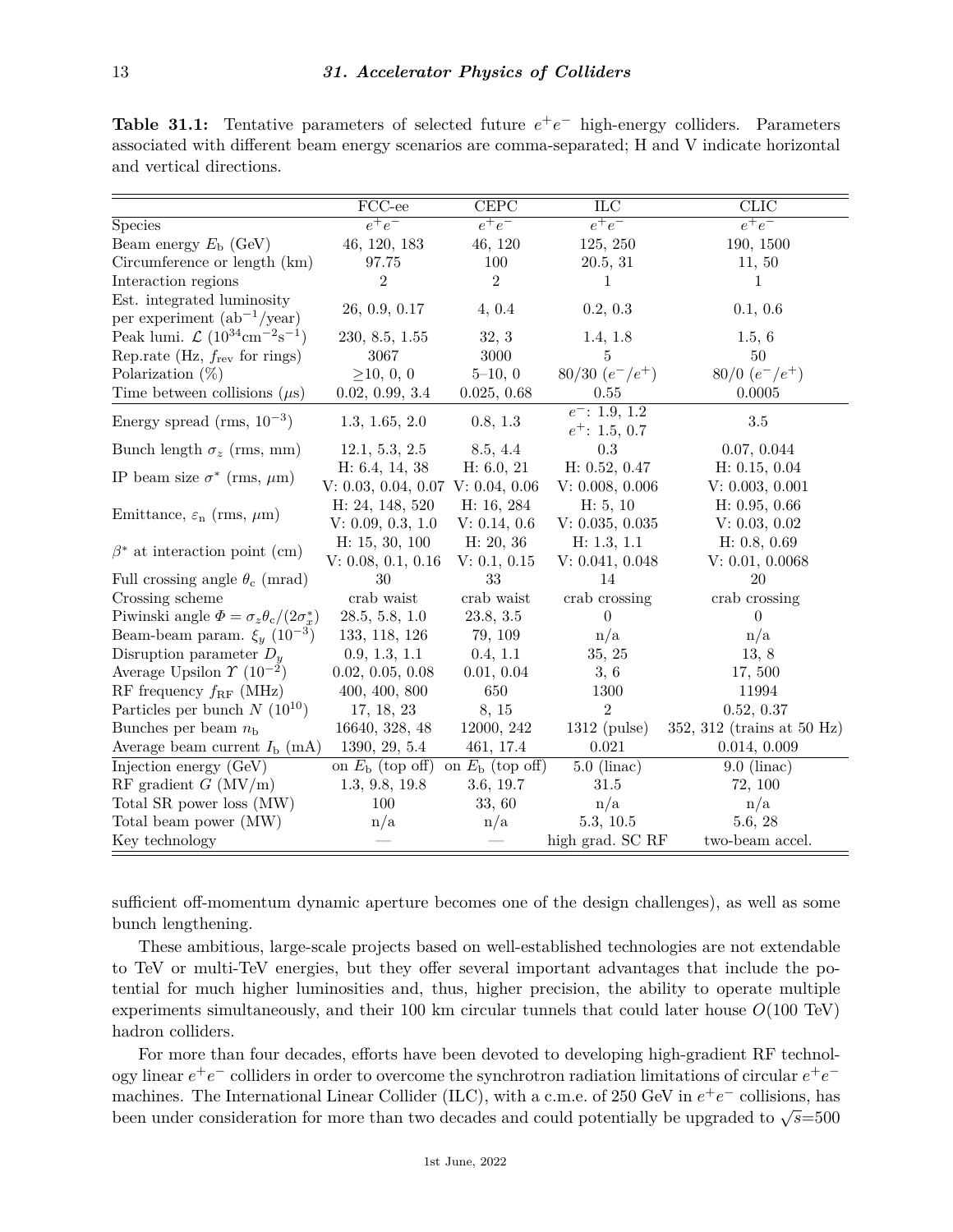**Table 31.2:** Tentative parameters of selected future high-energy hadronic colliders. Parameters associated with different particle species for NICA and EIC, and different beam-energy scenarios for a muon collider, are comma-separated. Quantities are, where appropriate, r.m.s.; unless noted otherwise, energies refer to beam energy; H and V indicate horizontal and vertical directions. Parameters of HL-LHC can be found in the High-Energy Collider Parameters review tables.

|                                                                                    | $\overline{\text{NICA}}$       | EIC                                        | $FFC-hh$                                         | SPPC                  | $\mu\mu$ collider         |
|------------------------------------------------------------------------------------|--------------------------------|--------------------------------------------|--------------------------------------------------|-----------------------|---------------------------|
| <b>Species</b>                                                                     | ion-ion, pp                    | $ep, e\text{-ion}$                         | pp                                               | pp                    | $\mu^+\mu^-$              |
| Beam energy $E_{\rm b}$ (TeV)                                                      |                                | $10^{-3}$ (4.5/u, 13) $0.01(e)$ , 0.275(p) | $50\,$                                           | $37.5\,$              | 0.063, 5                  |
| Circumference $C$ (km)                                                             | 0.503                          | 3.834                                      | 97.75                                            | 100                   | 0.3, 10                   |
| Interaction regions                                                                | $\overline{2}$                 | 1(2)                                       | 4                                                | $\overline{2}$        | 1, 2                      |
| Est. integr. luminosity<br>per exp. $(ab^{-1}/year)$                               | $10^{-8,-3}$ $(ii,pp)$         | 0.1                                        | $0.2 - 1.0$                                      | $0.4\,$               | 0.001, 2.0                |
| Peak luminosity $\mathcal{L}$ (10 <sup>34</sup> cm <sup>-2</sup> s <sup>-1</sup> ) | $10^{-7,-2}$ $(ii,pp)$         | 1.05                                       | $5 - 30$                                         | 10                    | 0.008, 20                 |
| Rep.rate (Hz, $f_{rev}$ for rings)                                                 | $5.9 \cdot 10^5$               | $7.8 \cdot 10^4$                           | 3067                                             | 3000                  | 15, 5                     |
| Time between collisions $(\mu s)$                                                  | $0.077\,$                      | $0.009\,$                                  | 0.025                                            | 0.025                 | 1, 33                     |
| Energy spread (rms, $10^{-3}$ )                                                    | 1.6 $(Au)$                     | $0.6\ (e),\ 0.7\ (p)$                      | 0.1                                              | $0.2\,$               | 0.04, 1                   |
| Bunch length $\sigma_z$ (rms, mm)                                                  | 600                            | 7 (e), 60 $(p)$                            | 80                                               | 75.5                  | 63, 1.5                   |
| IP beam size $\sigma^*$ (H/V rms, $\mu$ m)                                         | 360                            | 95/8.5                                     | $6.7-3.5$ (init.) $6.8$ (init.)                  |                       | 75, 0.9                   |
| Emittance $\varepsilon_n$ (H/V rms, mm mrad)                                       | 1.1                            | $11.3/1.0$ (e),<br>9.2/1.6(p)              | $2.2 \; (init.) \; 2.4 \; (init.)$               |                       | 200, 25                   |
| Beta function at IP $\beta^*$ (H/V cm)                                             | 60                             | $45/5.6$ (e),<br>80/7.2(p)                 | $110 - 30$                                       | 75                    | 1.7, 0.15                 |
| Beam-beam param. $\xi$ (10 <sup>-3</sup> H/V)                                      | 25                             | $72/100$ (e), 12 (p)                       | $5 - 15$                                         | 7.5                   | 22, 78                    |
| RF frequency $f_{\rm RF}$ (MHz)                                                    | 13/39                          | 591                                        | 400                                              | 400/200               | 805/1300                  |
| Particles per bunch $N(10^{10})$                                                   | 0.23                           | 17.2(e), 6.9(p)                            | 10                                               | 15                    | 400, 180                  |
| Bunches per beam $n_{\rm b}$                                                       | 22                             | 1160                                       | 10400                                            | 10080                 | $\mathbf{1}$              |
| Average beam current $I_{\rm b}$ (mA)                                              | 480                            | 2500(e), 1000(p)                           | 500                                              | 730                   | 640, 9 (peak)             |
| Injection energy (GeV)                                                             | $1 - 3.8$                      | on $E_{\rm b}$ (e), 25 (p)                 | 3300                                             | 2100                  | on $E_{\rm b}$            |
| Peak magnetic field $B(T)$                                                         | 1.8                            | 0.248 (e), 3.80 (p)                        | 16                                               | 12                    | 10                        |
| Polarization $(\%)$                                                                | 0(i), >50(p)                   | > 70(e), > 70(p)                           | $\Omega$                                         | $\theta$              | $\overline{0}$            |
| SR power loss/beam (MW)                                                            | $10^{-6}$                      | $10(e)$ , < $10^{-6}(p)$                   | $2.4\,$                                          | 1.1                   | $10^{-3}$ , 0.16          |
| Key technology                                                                     | electron and<br>stoch. cooling | strong hadron<br>cooling                   | $16$ T Nb <sub>3</sub> S <sub>n</sub><br>magnets | <b>HTS</b><br>magnets | muon prod.<br>$&$ cooling |

GeV and further to 1 TeV. CERN's Compact Linear Collider (CLIC) design, developed since the mid-1980s, also includes possible upgrades, from an initial 380 GeV c.m.e. to ultimately 3 TeV, which would enable searches for new particles of significantly higher masses.

The primary challenge confronting a high energy, high luminosity single pass collider design is the beam power requirement, so that measures must be taken to keep the demand within bounds as illustrated in a transformed Eq.(31.15):

$$
\mathcal{L} = \frac{1}{8\pi\alpha r_0} \frac{P_{\text{wall}}}{\sqrt{s}} \frac{\eta}{\sigma_y^*} N_\gamma H_{\text{D}}.
$$
\n(31.18)

Here,  $P_{wall}$  is the total wall-plug power of the collider, to be converted into beam power  $P_{b}$  =  $2f_0NE_b$  with efficiency  $\eta$ ,  $N_\gamma \approx 2\alpha r_0N/\sigma_x^*$  is the number of beamstrahlung photons emitted per  $e^\pm$  $(\alpha \text{ denotes the fine-structure constant})$ , and the last factor  $H_D$ , typically between 1 and 2, represents the enhancement of luminosity due to the *pinch effect*, the additional focusing occurring during the collision of oppositely charged bunches. The management of  $P_{\text{wall}}$  leads to an upward push on the bunch population *N* with an attendant rise in the energy radiated due to the electromagnetic field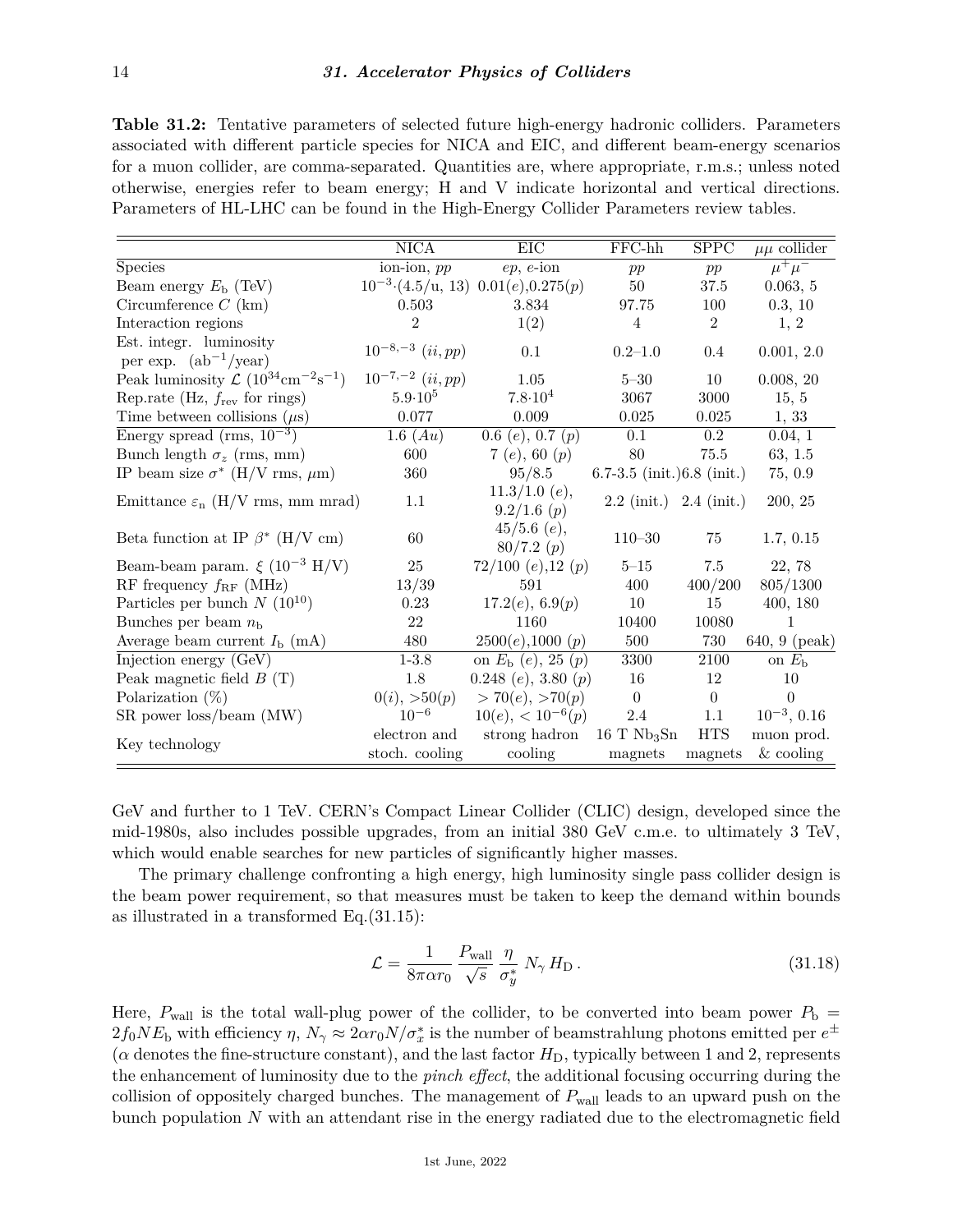of one bunch acting on the particles of the other (beamstrahlung). Keeping a significant fraction of the luminosity close to the nominal energy represents a design goal, which is met if  $N_{\gamma}$  does not exceed a value of about 1. A consequence is the use of flat beams, where  $N_{\gamma}$  is managed by the beam width, and luminosity adjusted by the beam height, thus the explicit appearance of the vertical beam size  $\sigma_y^*$ .

The ILC [\[46,](#page-18-18)[47\]](#page-18-19) is based on 1.3 GHz superconducting accelerating structures with  $31.5 \text{ MV/m}$ average gradient, up to 8 nm vertical beam size at the IP, and luminosity comparable to the LHC. Progress toward higher field gradients and *Q* values continues to be made, with nitrogendoping techniques being a recent example [\[48\]](#page-18-20). CLIC is based on a novel two-beam acceleration scheme [\[49\]](#page-18-21). Here, NC copper high-gradient 12 GHz accelerating structures are powered by a highcurrent 1.9 GeV drive beam to efficiently enable accelerating gradients of up to  $100 \text{ MV/m}$  (though optimal *G*=70 MV/m for the first CLIC stage at  $\sqrt{s}$ =380 GeV, and for this stage an alternative RF power drive option with 12 GHz klystrons powering is also being considered). To reach their design luminosities, both CLIC and ILC require unprecedented rates of positron production about 40 times the world record set by the SLC positron source, and very tight control of imperfections, such as  $O(10 \mu m)$  accuracy of pre-alignment of the main linac and beam delivery system components at the level, suppression of fast vibrations of the quadrupoles due to ground motion to *O*(1 nm) level at frequencies above 1 Hz, advanced beam-based trajectory tuning, and mitigation of the effect of wakefields [\[50\]](#page-18-22).

There are a number of alternative ideas proposed for studies of the Higgs/Electroweak physics, such as high-energy, high-luminosity  $e^+e^-$  collider in a 100 km tunnel using ERLs to accelerate particles to collision energy in 4 to 6 passes and return up to 81% of the energy back into the SRF cavities on deceleration turns, thus, lowering the required facility power several-fold [\[51\]](#page-18-23); similar power recovery in one pass can greatly improve efficiency of linear colliders [\[52–](#page-18-24)[54\]](#page-18-25); an arrangement of *γγ* collision through near-IP conversion of high energy electron beams into intense photon beams by backward Compton scattering off a high-power laser [\[55\]](#page-18-26) or off an FEL photon pulse [\[56\]](#page-19-0);  $\mu\mu$ Higgs factory with unprecedented 0.004% energy resolution [\[57\]](#page-19-1), and a high-energy lepton-hadron collider bringing into collision a 60-GeV electron beam from an ERL with the 7 TeV protons circulating in the LHC (LHeC) [\[58\]](#page-19-2). At lower energies, Super Tau-Charm Factory proposals aim at the production and precise study of charmonium states and of the tau lepton [\[59\]](#page-19-3).

### **31.5.3** *Energy Frontier Circular Colliders*

Several hadron and lepton colliders have been proposed to extend the energy reach beyond the LHC. As noted above, ambitious plans have been proposed to upgrade the FCC and CEPC to hadron colliders – FCC-hh at CERN and Super Proton Proton Collider (SPPC) in China, respectively – by means of next- or next-next generation SC magnets installed in the arc sections of the 100 km rings, so as to enable  $\sqrt{s}$  of the order 100 TeV or above [\[60,](#page-19-4)[61\]](#page-19-5). Comparable discovery reach is expected for a circular 10–14 TeV muon collider [\[62\]](#page-19-6), significantly beyond that of practical *e* +*e* <sup>−</sup> linear colliders.

The maximum beam energy  $Eq.(31.1)$  is directly proportional to the magnetic field and to the ring circumference, hence, the hadron colliders rely on the development of the technology of 16T Nb3Sn dipole magnets (FCC-hh) [\[63\]](#page-19-7) or 12 T iron-based superconducting magnets (SPPC) [\[64\]](#page-19-8). Though higher fields are possible with high-temperature superconductors (HTS), more cost-effective might be hybrid magnet designs incorporating Nb-Ti, Nb3Sn, and an inner layer of HTS and providing fields of about 20 T. Another important technology is the cryogenic beam vacuum system, which has to cope with unusually high levels of synchrotron radiation (up to 5 MW in total, for FCC-hh) in a cold environment. The beam-screen intercepting the radiation inside the cold bore of the magnets should operate at  $50 K$  — significantly higher temperature than in the LHC.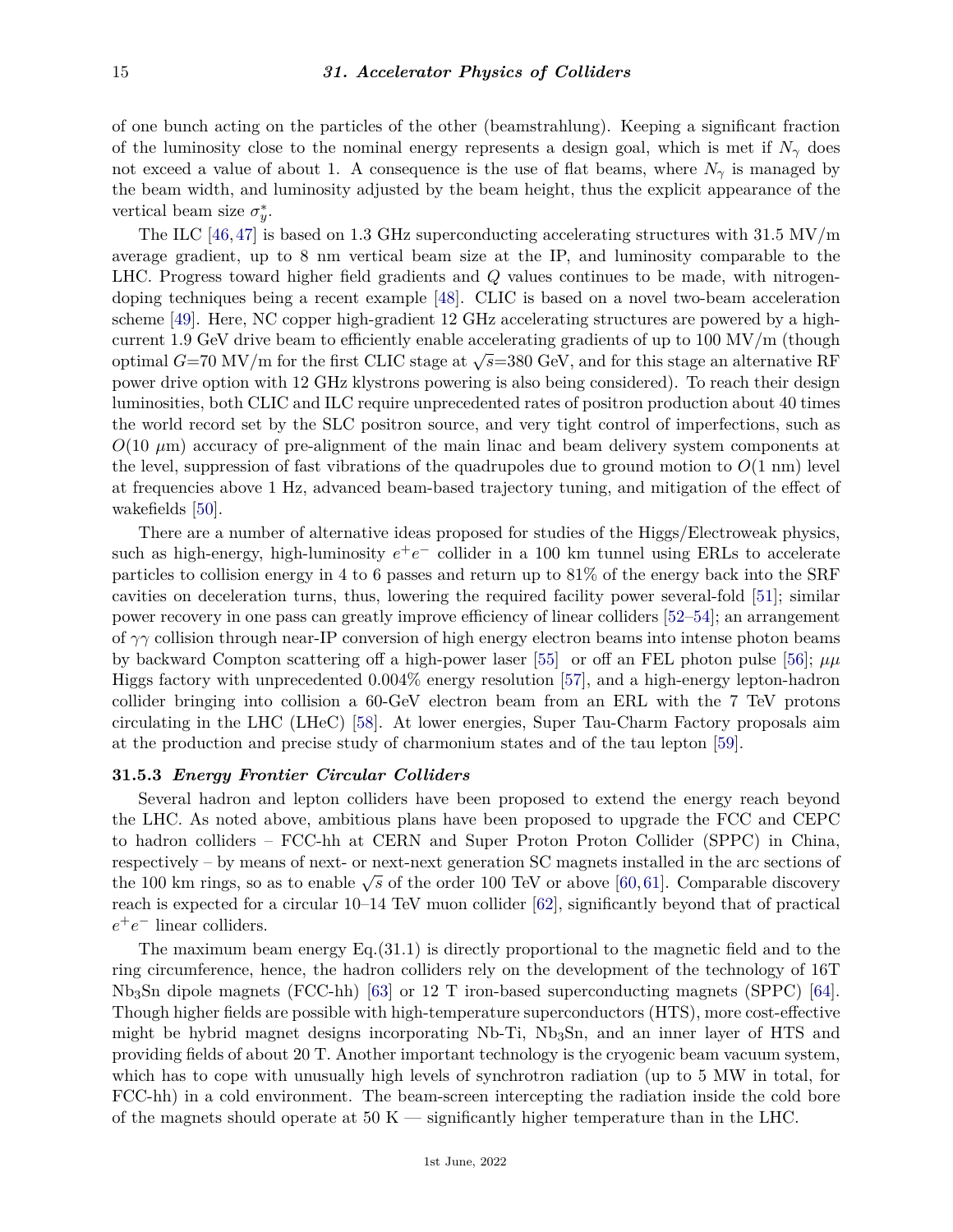Design luminosities of these hadron colliders  $O(10^{35} \text{ cm}^{-2} \text{s}^{-1})$  will result in a pile-up of events per crossing *O*(500) (from up to 50 in LHC) and fast intensity drop due to burn-off. Significant radiation damping of beam emittances will naturally level luminosity evolution, though the total beam-beam tune shift  $n_{\text{IP}}\xi \sim (0.01 - 0.03)$  might need a special control as it will increase during the store [\[65\]](#page-19-9).

Future hadron colliders are characterized by record high stored beam energy  $-8.4 \text{ GJ}$  in FCC-hh – rendering machine protection a paramount concern. A very challenging multi-stage collimation system is needed to avoid local beam loss spikes near cold magnets, which would induce magnet quenches. The primary and secondary collimators of the LHC are based on carbon-carbon composite material. For the future hadron colliders, ever stronger materials are being developed and examined, which also feature higher conductivity and, hence, lower impedance. More advanced options include the use of short bent crystals as primary collimators [\[66\]](#page-19-10) and the deployment of hollow electron-beam lenses as non-destructible collimators  $|67|$ .

It is noteworthy that machines like FCC-hh or SPPC can additionally be used for ion-ion/ionproton collisions; their high-energy proton beams can also be collided with high-intensity *O*(60 GeV) electrons from an ERL resulting in c.m.e. of 3.5 TeV.

The lifetime of the muon,  $\gamma \tau_0$  where  $\tau_0 = 2.2 \mu s$ , is sufficient to allow fast acceleration to high energy before most, or all, of the muons decay, and storage for some 300*B* turns in a ring with an average bending magnets field of *B* (in units of Tesla). The muon to electron mass ratio of 210 implies removal of the synchrotron radiation barrier and possibility of a muon collider facility scale to a level compatible with on-site placement at existing accelerator laboratories. High-energy muon colliders, as presently conceived, are predicted to be more compact, more power-efficient and significantly less expensive than the equivalent energy-frontier hadron or  $e^+e^-$  machines [\[68\]](#page-19-12), and a neutrino factory could potentially be realized in the course of their construction [\[69\]](#page-19-13). The Higgs production cross-section in the *s*-channel is enhanced by a factor of  $(m_{\mu}/m_e)^2$  compared to that in *e* +*e* <sup>−</sup> collisions.

The average luminosity of a muon collider,

$$
\langle \mathcal{L} \rangle = f_0 \gamma^2 \frac{c \tau_0}{2C} \frac{n_{\rm b} N^2}{4 \pi \epsilon_{\rm n} \beta^*} \mathcal{F} = B P_{\rm b} \frac{N r_0}{4 \pi \epsilon_{\rm n}} \frac{\gamma}{\beta^*} \left( \frac{c \tau_0 \mathcal{F}}{8 \pi e} \right), \tag{31.19}
$$

scales with *B*, the total beam power  $P_b$ , and the beam brightness – the third factor above is nothing but the muon beam-beam tune shift Eq. (31.16). There is an obvious incentive to have all the particles in just one bunch per beam. The beta-function at the two IPs  $\beta^* \approx \sigma_z$  scales as  $1/\gamma$ within certain range of energies, giving overall scaling  $\langle L \rangle \propto \gamma^2$  with other limiting parameters fixed. The main challenges to luminosity achievement with decaying particles are related to production and fast cooling and acceleration of  $O(10^{12})$  muons per bunch without emittance degradation. A multi-TeV c.m.e. high luminosity  $O(10^{34} \text{ cm}^{-2} \text{s}^{-1})$  muon collider would consist of [\[70\]](#page-19-14): (i) a high power proton driver (e.g., 8 GeV 2-4 MW H<sup>−</sup> SRF linac), (ii) pre-target accumulation and compressor rings, in which high intensity 1-3 ns long proton bunches are formed, (iii) a liquidmercury or other high-power target for converting the proton beam into a tertiary muon beam with energy of about 200 MeV, (iv) a multi-stage ionization cooling section that reduces transverse and longitudinal emittances by several orders of magnitude and creates a low emittance beam, similarly to that recently demonstrated [\[71\]](#page-19-15), (v) a multistage acceleration system, possibly employing either rapid cycling synchrotrons or RLAs to accelerate muons in a modest number of turns up to the final energy using superconducting RF technology, and, finally, (vi) a 3–14 km diameter collider ring, where counter-propagating muon beams are stored and collide over the roughly 3000 turns corresponding to the muon lifetime.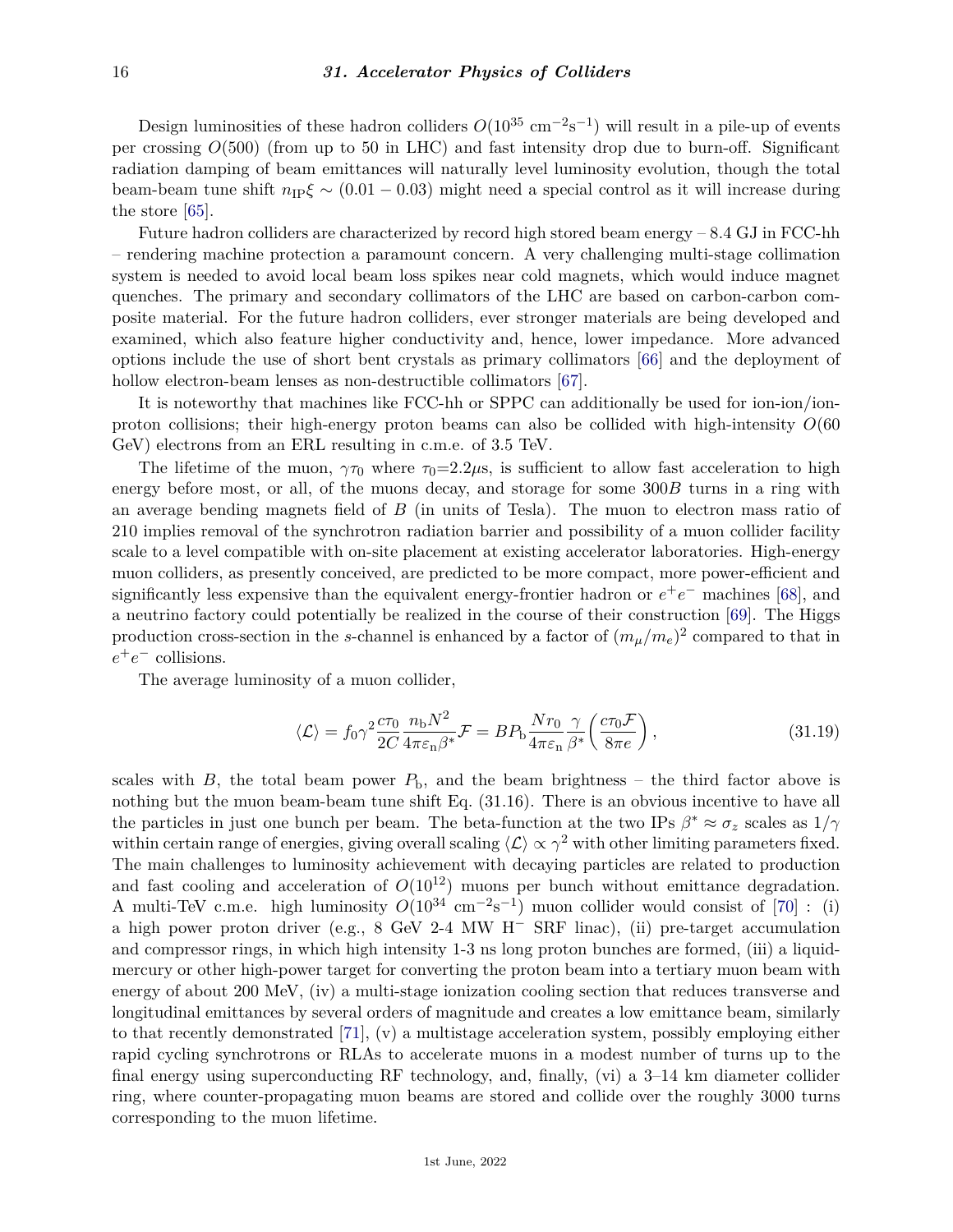The intense neutrino flux originating from the multi-TeV muon beams decaying in the collider poses another challenge — the need to minimize the environmental impact. The collider complex is usually located underground and when the produced neutrinos emerge at the surface, a small fraction interacts with the rock (and other material) and produces ionizing radiation dose scaling as  $\gamma^3$ . The impact of this neutrino-induced radiation can be mitigated, for example, by continually adjusting the orbits of the beams to spread them out on a wider area, by deeper collider tunnels or with a further reduced emittance of the muon beam so that the required luminosity could be obtained using a substantially smaller number of muons.

### **31.5.4** *Plasma Acceleration and Other Advanced Concepts*

Since about the mid-1950s, it has been understood that collective plasma-based accelerators promise extremely large accelerating gradients, approximately three orders of magnitude greater than ∼100 MV/m obtained in conventional breakdown limited RF structures [\[72\]](#page-19-16). Ionized plasmas can sustain electron plasma density waves with electric fields in excess of  $E_0 = cm_e \omega_p/e$  or

$$
E_0 \approx 96 \,\mathrm{[V/m]} \sqrt{n_0 \,\mathrm{[cm^{-3}]}},\tag{31.20}
$$

where  $n_0$  denotes the ambient electron number density and  $\omega_p = \sqrt{e^2 n_0/(m_e \varepsilon_0)}$  is the electron plasma frequency [\[73\]](#page-19-17).

Such gradients can be effectively excited by either powerful external pulses of laser light or by  $\alpha$  electron bunches if they are shorter than the plasma wavelength  $\lambda_{\rm p}=c/\omega_{\rm p}\approx 1\, {\rm mm}\times \sqrt{10^{15}\,{\rm cm}^{-3}/n_0},$ or by longer beams of protons if their charge density is modulated with the period of  $\lambda_p$ . In the past decade, we have seen impressive progress in the plasma wakefield acceleration of high-quality beams. Laser-driven electron energy gain of about 8 GeV over 20 cm of plasma with density 3×1017cm−<sup>3</sup> has been demonstrated at the BELLA facility at the Lawrence Berkeley National Laboratory (LBNL) [\[74\]](#page-19-18). Short electron bunches were used to boost the energy of externally injected electron bunches by 9 GeV over 1.3 m of  $\sim 10^{17}$ cm<sup>-3</sup> plasma at the FACET facility in SLAC [\[75\]](#page-19-19). The AWAKE experiment at CERN used self-modulating long 450 GeV proton bunches to accelerate electrons to 2 GeV over 10 m of  $10^{15}$  cm<sup>-3</sup> plasma [\[76\]](#page-19-20).

Whether plasma acceleration will find application in an HEP facility is not yet clear, given the necessity of staging and phase-locking acceleration in multiple plasma chambers. Another critical issue is the power efficiency  $\eta$  for a collider based on plasma acceleration, whose luminosity would still be described by Eq.(31.18). In addition, many novel ideas and approaches have been proposed to extend the energy reach of future particle colliders, reduce their cost, and improve their luminosity or energy efficiency. Those include: i) *cold normal–conducting RF* based TeV-class linear *e*<sup>+</sup>*e*<sup>−</sup> collider operating copper accelerating cavities at liquid nitrogen temperature and promising significantly lower linac cost and power per GeV than in the ILC (SRF cavities at 2 K) and CLIC (room temperature RF structures) [\[77\]](#page-19-21); ii) *dielectric wakefield accelerators* in which resonant dielectric accelerating structures are fed by ultra-short RF pulses of wakefields driven by either collinear or preceding high charge electron bunches and withstand 270 MV/m operational accelerating gradients [\[78\]](#page-19-22); iii) *dielectric laser accelerators* – micron-size dielectric accelerating structures driven by a laser and supporting *O*(1 GV/m) accelerating fields [\[79\]](#page-19-23); iv) compact *linear muon crystal colliders* with ultimate energies  $O(1-10 \text{ PeV})$  [\[80\]](#page-19-24) based on 1–10 TeV/m wakefield acceleration of muons (instead of electrons or hadrons) channeling between the planes in crystals or inside carbon nanotubes (CNT) with charge carrier density  $\sim 10^{20-22}$  cm<sup>-3</sup> [\[81\]](#page-19-25); v) the *Gamma Factory* concept [\[82\]](#page-19-26), where frequent bursts of gamma rays are generated by repeatedly colliding a partially stripped heavy-ion beam circulating in the LHC, or in a future higher-energy hadron storage ring like the FCC-hh, with a conventional laser pulse, profiting from two Lorentz boosts. Active R&D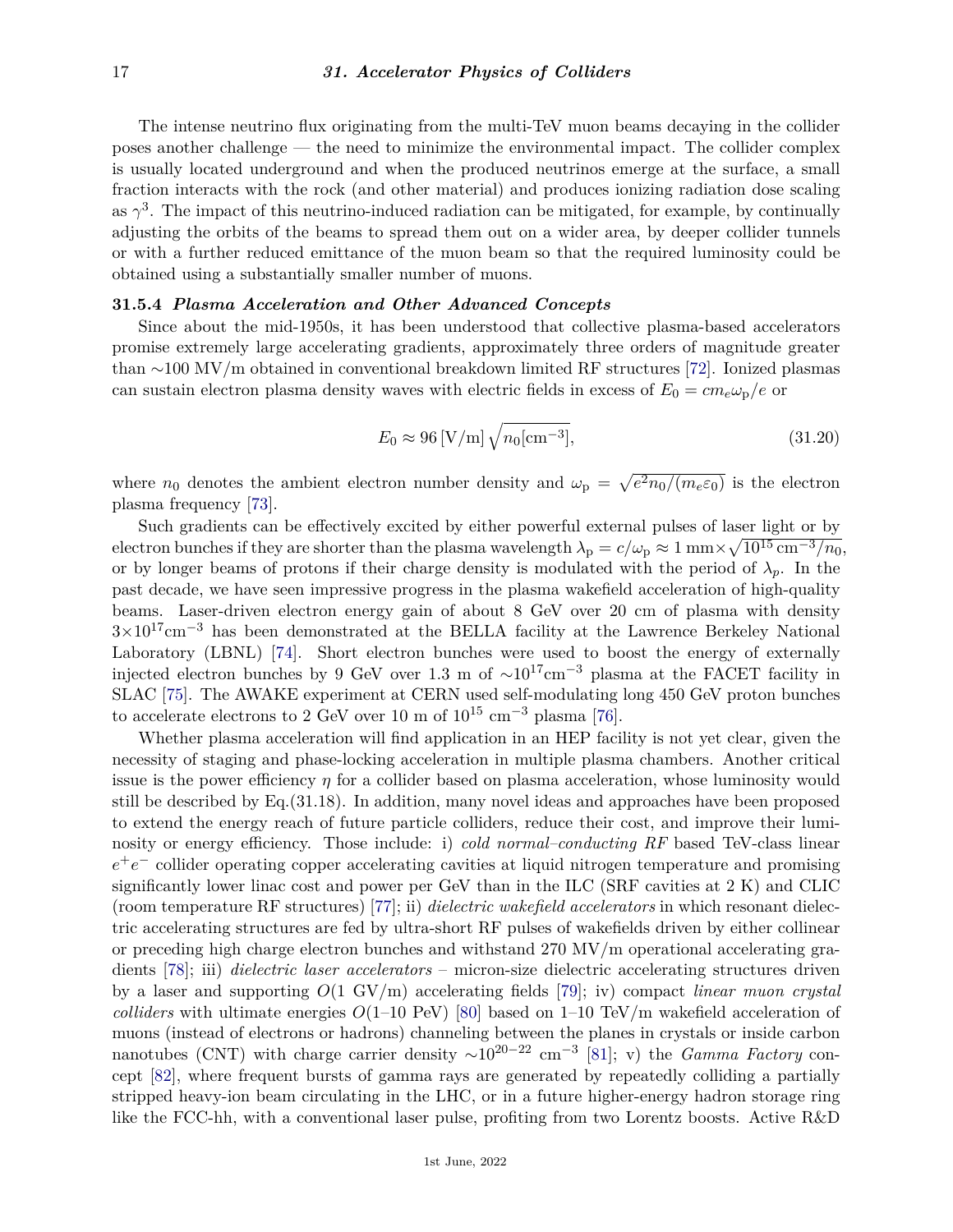programs are presently underway worldwide to determine the suitability of novel technologies for use in future high-energy colliders.

### <span id="page-17-0"></span>*References*

- [1] V. Shiltsev and F. Zimmermann, Reviews of Modern Physics **93**, 1, 015006 (2021).
- <span id="page-17-1"></span>[2] A. Tollestrup and E. Todesco, in "Reviews Of Accelerator Science And Technology: Volume 1," 185–210, World Scientific (2008).
- <span id="page-17-2"></span>[3] D. A. Edwards and M. J. Syphers, *An introduction to the physics of high energy accelerators*, John Wiley & Sons, New York, NY (2008).
- <span id="page-17-8"></span>[4] A. W. Chao, *Physics of collective beam instabilities in high energy accelerators*, Wiley, New York, NY (1993), URL <https://cds.cern.ch/record/246480>.
- <span id="page-17-3"></span>[5] S.-Y. Lee, *Accelerator physics*, World Scientific, Singapore (2018).
- <span id="page-17-4"></span>[6] E. D. Courant and H. S. Snyder, Annals of physics **3**, 1, 1 (1958).
- <span id="page-17-5"></span>[7] H. Wiedemann, *Particle accelerator physics*, Springer Nature (2015), URL [https://library.](https://library.oapen.org/handle/20.500.12657/23641) [oapen.org/handle/20.500.12657/23641](https://library.oapen.org/handle/20.500.12657/23641).
- <span id="page-17-6"></span>[8] M. Sands, Conf. Proc. C **6906161**, 257 (1969).
- <span id="page-17-7"></span>[9] S.-Y. Lee, *Spin dynamics and snakes in synchrotrons*, World Scientific Publishing Company (1997).
- <span id="page-17-9"></span>[10] F. Zimmermann, Physical Review Special Topics-Accelerators and Beams **7**, 12, 124801 (2004).
- <span id="page-17-10"></span>[11] A. W. Chao *et al.*, editors, *Handbook of accelerator physics and engineering*, World Scientific, Hackensack, USA (2013), ISBN 9789814415842, URL [http://www.worldscientific.com/](http://www.worldscientific.com/worldscibooks/10.1142/8543) [worldscibooks/10.1142/8543](http://www.worldscientific.com/worldscibooks/10.1142/8543).
- <span id="page-17-11"></span>[12] A. Piwinski, J. D. Bjorken and S. K. Mtingwa, Physical Review Accelerators and Beams **21**, 11, 114801 (2018).
- <span id="page-17-12"></span>[13] V. Parkhomchuk and A. Skrinsky, Reviews of Accelerator Science and Technology **1**, 01, 237 (2008).
- <span id="page-17-13"></span>[14] M. Minty and F. Zimmermann, *Measurement and control of charged particle beams*, Springer Nature (2003), URL <https://library.oapen.org/handle/20.500.12657/23642>.
- <span id="page-17-14"></span>[15] S. Myers, *Particle Physics Reference Library: Volume 3: Accelerators and Colliders*, volume 3, Springer Nature (2020), URL <https://library.oapen.org/handle/20.500.12657/39571>.
- <span id="page-17-16"></span><span id="page-17-15"></span>[16] V. Shiltsev *et al.*, Physical Review Special Topics-Accelerators and Beams **8**, 10, 101001 (2005).
- [17] J. T. Seeman, *Observations of the beam-beam interaction*, Springer (1986).
- <span id="page-17-18"></span><span id="page-17-17"></span>[18] R. Assmann, M. Lamont and S. Myers, [Nucl. Phys. B Proc. Suppl.](http://doi.org/10.1016/S0920-5632(02)90005-8) **[109](http://doi.org/10.1016/S0920-5632(02)90005-8)**, 17 (2002).
- [19] K. Yokoya and P. Chen, [Lect. Notes Phys.](http://doi.org/10.1007/3-540-55250-2_37) **400**[, 415](http://doi.org/10.1007/3-540-55250-2_37) (1992).
- <span id="page-17-20"></span><span id="page-17-19"></span>[20] H. T. Edwards, Annual Review of Nuclear and Particle Science **35**, 1, 605 (1985).
- [21] V. Lebedev and V. Shiltsev, *Accelerator physics at the Tevatron collider* , Springer (2014).
- <span id="page-17-21"></span>[22] S. D. Holmes and V. D. Shiltsev, Annual Review of Nuclear and Particle Science **63**, 435 (2013).
- <span id="page-17-23"></span><span id="page-17-22"></span>[23] G. Voss and B. Wiik, Annual Review of Nuclear and Particle Science **44**, 1, 413 (1994).
- [24] S. Myers and H. Schopper, Landolt Börnstein **21** (2013).
- <span id="page-17-24"></span>[25] D. Brandt *et al.*, Reports on Progress in Physics **63**, 6, 939 (2000).
- <span id="page-17-25"></span>[26] N. Phinney, eConf **C00082**, MO102 (2000), [\[arXiv:physics/0010008\].](https://arxiv.org/abs/physics/0010008)
- <span id="page-17-26"></span>[27] L. Evans, Annual Review of Nuclear and Particle Science **61**, 435 (2011).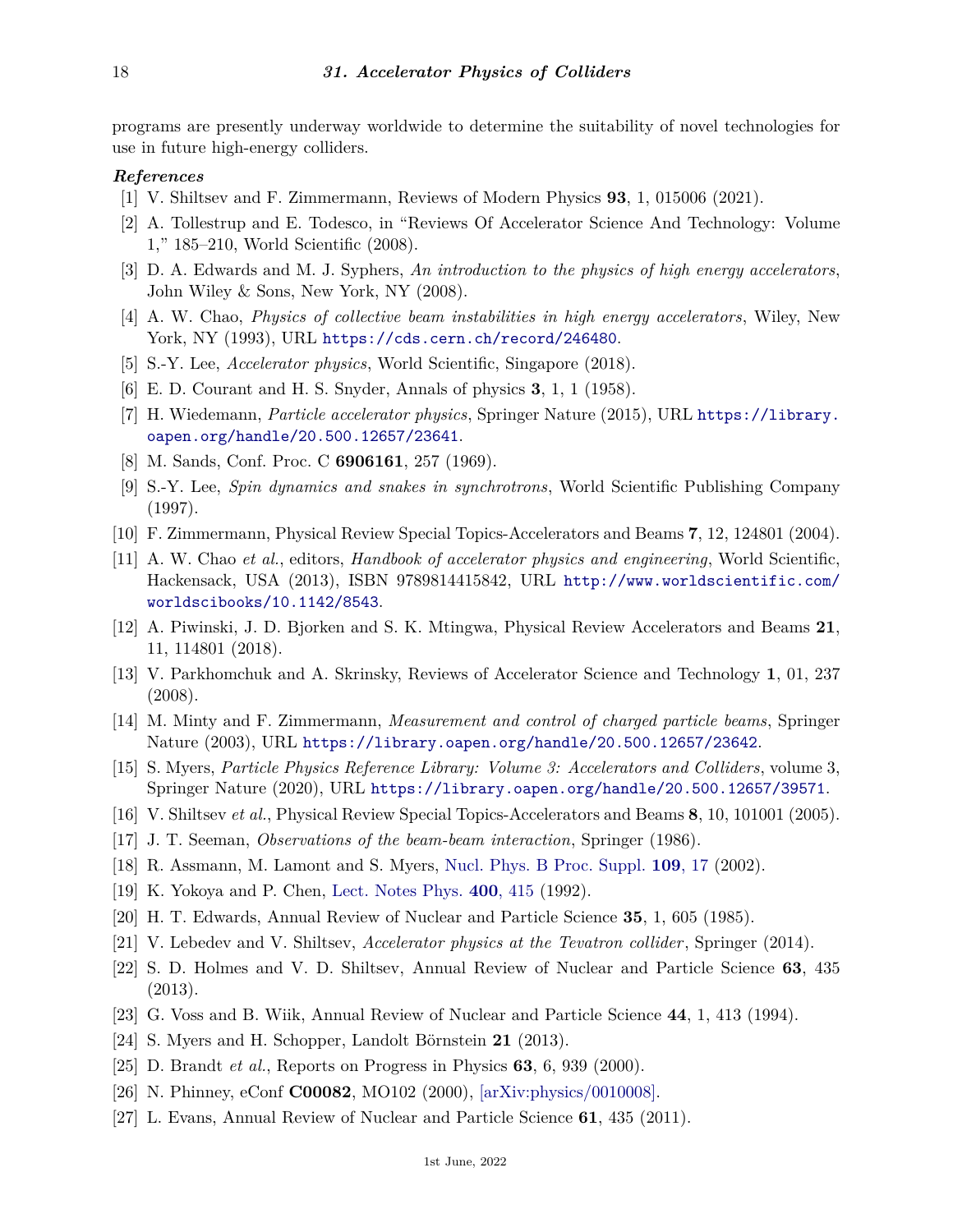- <span id="page-18-0"></span>[28] CERN, "The Large Hadron Collider web site: http://lhc.web.cern.ch/lhc/," .
- <span id="page-18-1"></span>[29] G. Valentino *et al.*, Physical Review Special Topics-Accelerators and Beams **15**, 5, 051002 (2012).
- <span id="page-18-3"></span><span id="page-18-2"></span>[30] J. Wenninger (2019), URL <https://cds.cern.ch/record/2668326>.
- [31] G. Apollinari *et al.*, Technical Report CERN Yellow Report: Monograph 2017-007-M (2017).
- <span id="page-18-4"></span>[32] H. Damerau *et al.*, *LHC Injectors Upgrade, Technical Design Report* (2014), URL [https:](https://cds.cern.ch/record/1976692) [//cds.cern.ch/record/1976692](https://cds.cern.ch/record/1976692).
- <span id="page-18-5"></span>[33] Y. Ohnishi *et al.*, Progress of Theoretical and Experimental Physics **2013(3)**, 3 (2013).
- <span id="page-18-6"></span>[34] M. Benedikt *et al.*, The European Physical Journal Special Topics **228**, 2, 261 (2019).
- <span id="page-18-7"></span>[35] M. Zobov *et al.*, Physical Review Letters **104**, 17, 174801 (2010).
- <span id="page-18-8"></span>[36] P. Raimondi, D. N. Shatilov and M. Zobov (2007), [\[arXiv:physics/0702033\].](https://arxiv.org/abs/physics/0702033)
- <span id="page-18-9"></span>[37] M. Harrison, S. Peggs and T. Roser, Annual Review of Nuclear and Particle Science **52**, 1, 425 (2002).
- <span id="page-18-10"></span>[38] M. Blaskiewicz, J. M. Brennan and K. Mernick, [Phys. Rev. Lett.](http://doi.org/10.1103/PhysRevLett.105.094801) **105**[, 094801](http://doi.org/10.1103/PhysRevLett.105.094801) (2010).
- <span id="page-18-11"></span>[39] M. Bai *et al.*, Physical Review Letters **96**, 17, 174801 (2006).
- <span id="page-18-12"></span>[40] W. Fischer *et al.*, [Phys. Rev. Lett.](http://doi.org/10.1103/PhysRevLett.115.264801) **115**[, 26, 264801](http://doi.org/10.1103/PhysRevLett.115.264801) (2015).
- <span id="page-18-13"></span>[41] 2020 Update of the European Strategy for Particle Physics by the European Strategy Group, [https://home.cern/sites/home.web.cern.ch/files/2020-06/](https://home.cern/sites/home.web.cern.ch/files/2020-06/2020 Update European Strategy.pdf) [2020UpdateEuropeanStrategy.pdf](https://home.cern/sites/home.web.cern.ch/files/2020-06/2020 Update European Strategy.pdf) (2020), accessed: June 20, 2020.
- <span id="page-18-14"></span>[42] V. Kekelidze *et al.*, The European Physical Journal A **52**, 8, 211 (2016).
- <span id="page-18-15"></span>[43] E. Beebe-Wang (ed.) et al., Technical Report BNL Formal Report BNL-211943-2019-FORE, Brookhaven (2019).
- <span id="page-18-16"></span>[44] A. Accardi *et al.*, The European Physical Journal A **52**, 9, 268 (2016).
- <span id="page-18-17"></span>[45] CEPC Study Group (2018), [\[arXiv:1809.00285\].](https://arxiv.org/abs/1809.00285)
- <span id="page-18-18"></span>[46] C. Adolphsen *et al.*, Technical Report arXiv:1306.6328. CERN-ATS-2013-037. IHEP-AC-ILC-2013-001. ILC-REPORT-2013-040. INFN-13-04-LNF. JINR-E9-2013-35. JLAB-R-2013- 01. LLNL-TR-635539. comments: See also http://www.linearcollider.org/ILC/TDR . The full list of signatories is inside the Report, URL <http://cds.cern.ch/record/1601969>.
- <span id="page-18-19"></span>[47] L. Evans and S. Michizono (Linear Collider) (2017), [\[arXiv:1711.00568\].](https://arxiv.org/abs/1711.00568)
- <span id="page-18-20"></span>[48] A. Grassellino *et al.*, [Supercond. Sci. Technol.](http://doi.org/10.1088/0953-2048/26/10/102001) **26**[, 102001](http://doi.org/10.1088/0953-2048/26/10/102001) (2013), [\[arXiv:1306.0288\].](https://arxiv.org/abs/1306.0288)
- <span id="page-18-21"></span>[49] T. K. Charles *et al.* (CLICdp, CLIC), [CERN Yellow Rep. Monogr.](http://doi.org/10.23731/CYRM-2018-002) **[1802](http://doi.org/10.23731/CYRM-2018-002)**, 1 (2018), [\[arXiv:1812.06018\].](https://arxiv.org/abs/1812.06018)
- <span id="page-18-22"></span>[50] T. O. Raubenheimer, Physical Review Special Topics-Accelerators and Beams **3**, 12, 121002  $(2000).$
- <span id="page-18-23"></span>[51] V. N. Litvinenko, T. Roser and M. Chamizo-Llatas, [Physics Letters B](http://doi.org/https://doi.org/10.1016/j.physletb.2020.135394) **804**[, 135394](http://doi.org/https://doi.org/10.1016/j.physletb.2020.135394) (2020), ISSN 0370-2693, URL [http://www.sciencedirect.com/science/article/pii/](http://www.sciencedirect.com/science/article/pii/S0370269320301982) [S0370269320301982](http://www.sciencedirect.com/science/article/pii/S0370269320301982).
- <span id="page-18-24"></span>[52] M. Tigner, Il Nuovo Cimento (1955-1965) **37**, 3, 1228 (1965).
- [53] U. Amaldi, Physics Letters B **61**, 3, 313 (1976).
- <span id="page-18-26"></span><span id="page-18-25"></span>[54] V. I. Telnov, [JINST](http://doi.org/10.1088/1748-0221/16/12/P12025) **16**[, 12, P12025](http://doi.org/10.1088/1748-0221/16/12/P12025) (2021), [\[arXiv:2105.11015\].](https://arxiv.org/abs/2105.11015)
- [55] V. Telnov, Journal of Instrumentation **9**, 09, C09020 (2014).